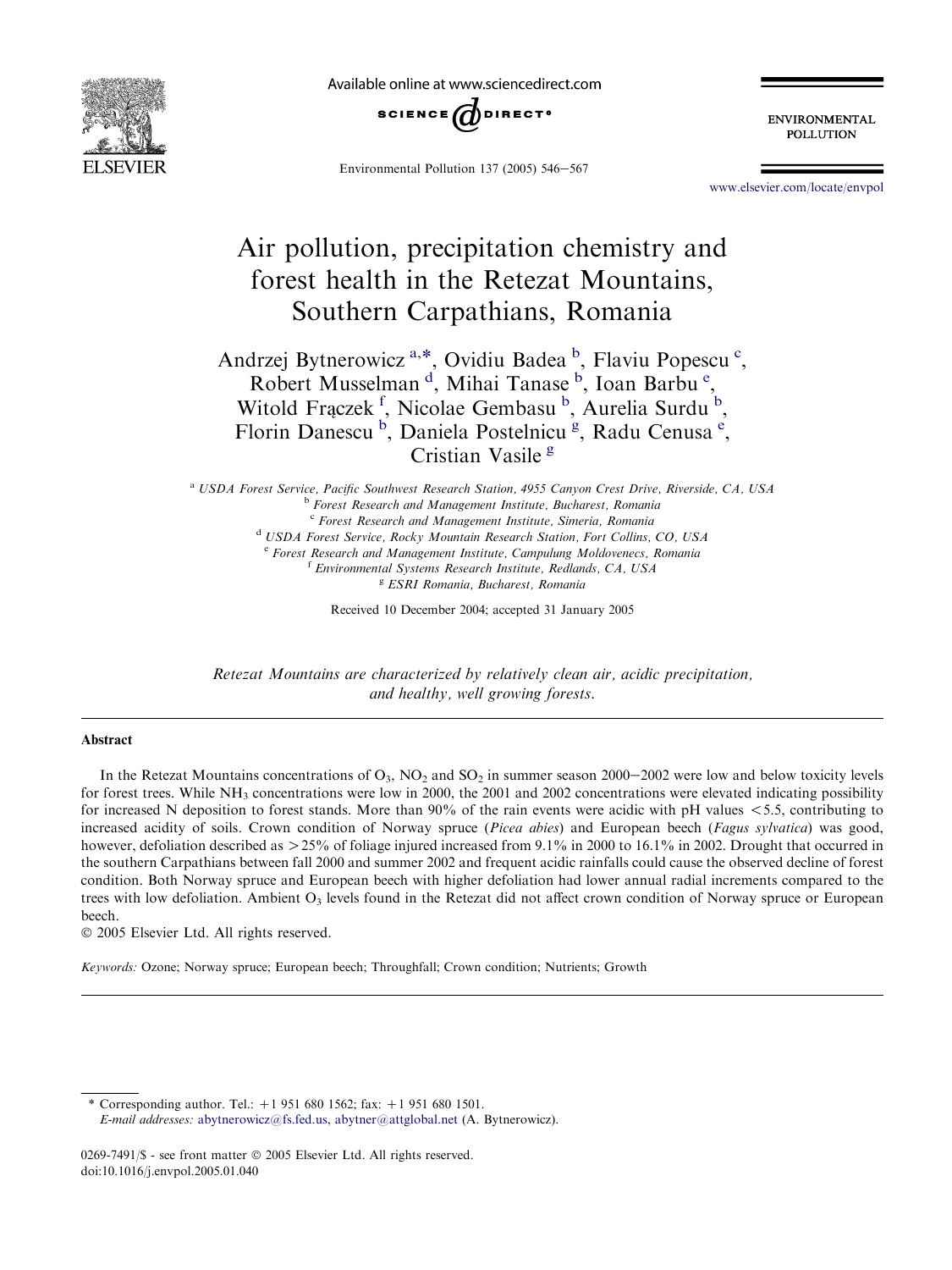### <span id="page-1-0"></span>1. Introduction

High levels of nitrogen  $(N)$  and sulfur  $(S)$  deposition and increasing concentrations of ozone  $(O_3)$  may have undesirable effects on forest ecosystems in parts of the Carpathian Mountains of Central Europe ([Bytnerowicz](#page-21-0) [et al., 2004](#page-21-0)). Ozone alone has caused serious damage to vegetation in large areas of North America [\(Krupa and](#page-21-0) [Manning, 1988; US EPA, 1996; Krupa et al., 2001](#page-21-0)) and Europe ([deVries et al., 2003](#page-21-0)) and may also increase phytotoxic effects of other air pollutants, especially S and N oxides [\(Tingey and Reinert, 1975\)](#page-21-0). It is expected that background ambient  $O_3$  levels will increase in the future [\(Brasseur et al., 2001](#page-21-0)). Elevated  $O_3$  concentrations have been measured in various locations of the Carpathian Mountains [\(Bytnerowicz et al., 2002](#page-21-0)). Longterm monitoring of ambient  $O_3$  and other pollutants and investigations of biological and ecological changes are needed to understand the nature of the problem and to predict future risks to forest ecosystems in the Carpathian Mountains.

Air pollutants may have direct effects on health of forests, biodiversity and ecosystem processes. They may also have indirect effects on forests by promoting secondary stresses such as bark beetle infestations or toxicity of heavy metals in soils. Air pollution composition and distribution vary significantly in time and in space due to changes of climate and human activities, as well as environmental and physiographic changes with elevation. This temporal and spatial variability is particularly difficult to quantify in complex mountainous terrain. Therefore, monitoring of air pollutants for better understanding of its ecological effects has to be designed as a long-term activity, and location of monitoring sites must be chosen carefully. This study was intended as a long-term investigation of the effects of air pollution on forest ecosystems in the Retezat National Park of the southern Carpathian Mountains in Romania. The Park represents important biological values for the Carpathian Mountains and has been recently been added to the UNESCO Man & Biosphere Reserves network.

The specific objectives for this  $2000-2002$  study were: (a) to characterize spatial and temporal distribution of selected air pollutants; (b) to determine acidity and chemical composition of precipitation and throughfall in selected forest stands; (c) to evaluate soil physical and chemical conditions of the studied forest stands; (d) to characterize nutritional status of the dominant tree species; (e) to evaluate forest health according to the ICP-Forest protocols; (f) to assess growth of trees from different defoliation classes.



Fig. 1. Location of study sites in the Retezat Mountains (see [Table 1](#page-2-0) for detailed information on monitoring activities in each site).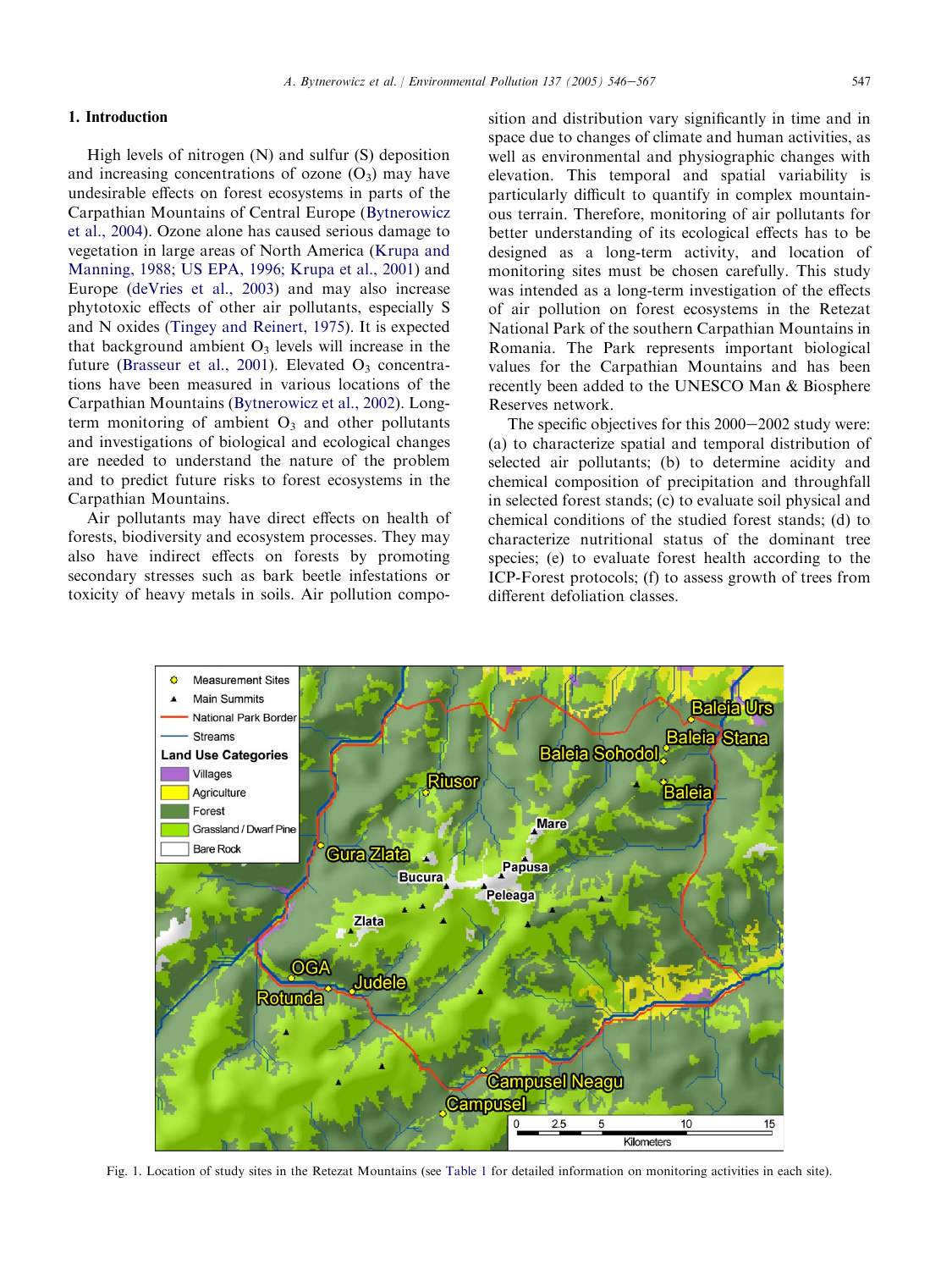<span id="page-2-0"></span>

| Table 1                                                         |
|-----------------------------------------------------------------|
| Research activities on the Retezat Mountains monitoring network |

| Site           | Altitude Forest<br>(m) | composition                                           | Flora type               | Air<br>chemistry | Precipitation<br>chemistry | Soil<br>evaluation | Foliar<br>analysis | Defoliation Radial | growth | Biodiversity |
|----------------|------------------------|-------------------------------------------------------|--------------------------|------------------|----------------------------|--------------------|--------------------|--------------------|--------|--------------|
| Judele         | 1190                   | Picea abies                                           | $Oxalis$ .<br>Dentaria   | $^{+}$           | $+$                        | $^{+}$             | $^{+}$             | $^{+}$             | $+$    | $+$          |
| Rotunda        | 1180                   | Picea abies, other<br>conifers                        | Asperula,<br>Dentaria    | $^{+}$           |                            | $+$                | $^{+}$             | $^{+}$             | $+$    | $^{+}$       |
| <b>OGA</b>     | 1000                   | Fagus sylvatica,<br>Picea abies,<br>Abies alba        | Asperula,<br>Dentaria    | $^{+}$           |                            | $+$                |                    | $^{+}$             | $+$    | $^{+}$       |
| Gura Zlata     | 800                    | Fagus sylvatica,<br>other<br>broadleaves              | Luzula,<br>Calamagrostis | $+$              | $+$                        | $+$                | $^{+}$             | $^{+}$             | $+$    | $^{+}$       |
| Riusor         | 1195                   | Picea abies,<br>Fagus sylvatica,<br>other broadleaves | Poytrichum<br>commune    | $^{+}$           |                            | $^{+}$             | $^{+}$             | $^{+}$             | $+$    | $+$          |
| Baleia Sohodol | 1300                   | Picea abies                                           | $Oxalis$ .<br>Dentaria   | $^{+}$           | $+$                        | $+$                |                    | $^{+}$             | $+$    | $^{+}$       |
| Baleia Stana   | 1200                   | Picea abies, Fraxinus,<br>other broadleaves           | Asperula,<br>Dentaria    | $^{+}$           |                            | $^{+}$             | $^{+}$             | $^{+}$             | $+$    | $^{+}$       |
| Baleia Urs     | 800                    | Fagus sylvatica                                       | Asperula,<br>Dentaria    | $^{+}$           |                            | $+$                | $^{+}$             | $^{+}$             | $+$    | $^{+}$       |
| Baleia         | 1600                   |                                                       |                          | $^+$             |                            |                    |                    |                    |        |              |
| Campusel Neagu | 1100                   | Picea abies, Fagus<br>sylvatica                       | Luzula<br>sylvatica      | $^{+}$           |                            | $^{+}$             |                    | $^{+}$             | $+$    | $+$          |
| Campusel       | 1400                   | Fagus sylvatica,<br>Picea abies                       | Asperula,<br>Dentaria    | $^+$             | $+$                        | $^{+}$             | $^{+}$             | $^{+}$             | $^{+}$ | $^{+}$       |

### 2. Study location

Retezat National Park is located in the southern Carpathian Mountains in Romania. The Park covers 80,000 ha and is in the highest range of the southern Carpathians with 19 peaks exceeding 2000-m elevation. These mountains are characterized by rich flora represented by 1186 vascular species, 104 sub-species and 312 varieties. The fauna is also rich and includes endangered species, such as chamois, bear, lynx, and



Fig. 2. Scheme of sample plot and spatial distribution of circular permanent sub-plots (PSPs) for tree evaluation used in the study.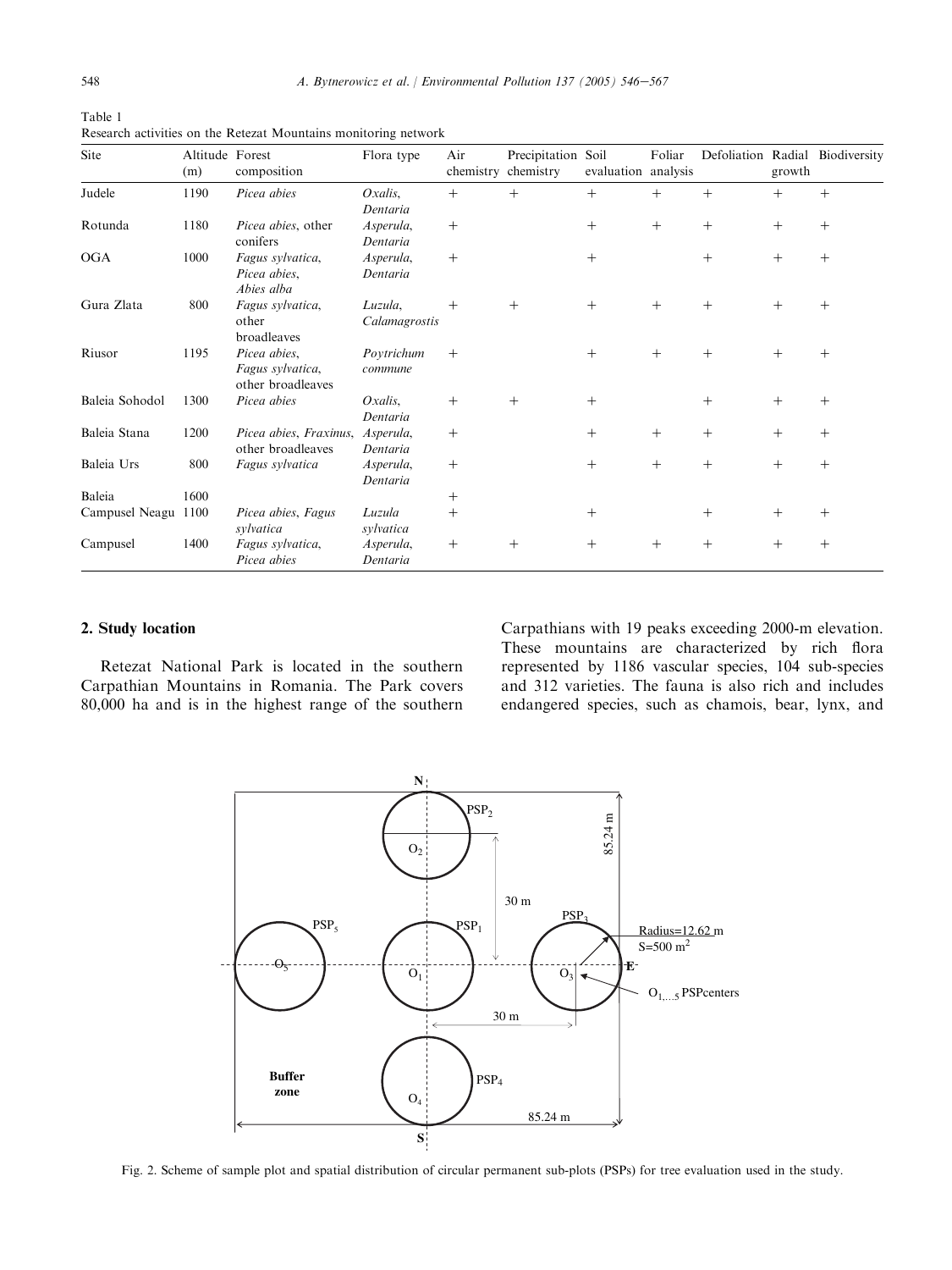<span id="page-3-0"></span>

Fig. 3. (a) Two-week averages of the ambient  $O_3$  concentrations in 2000. Two-way ANOVA (Holm–Sidak test) showed significant effects of location  $(p<0.001)$  and time ( $p<0.001$ ) on O<sub>3</sub> concentrations. (b) Two-week averages of the ambient O<sub>3</sub> concentrations in 2001. Two-way ANOVA (Holm-Sidak test) showed significant effects of location ( $p < 0.001$ ) and time ( $p < 0.001$ ) on O<sub>3</sub> concentrations. (c) Two-week averages of the ambient O<sub>3</sub> concentrations in 2002. No analysis of variance was possible due to missing data.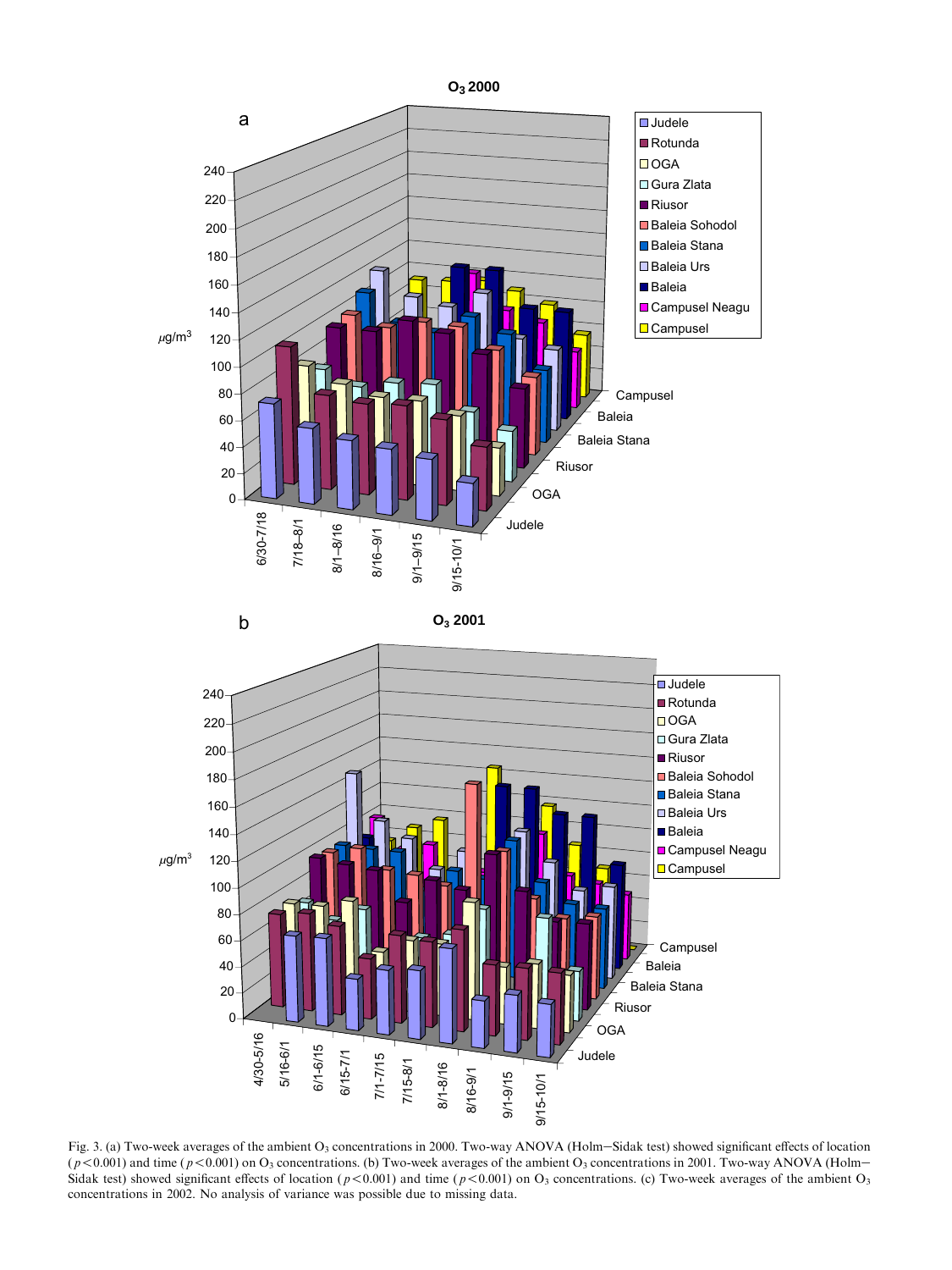

wolf. The Retezat National Park has been proposed to become a model for conservation efforts in Romania and other countries. The World Bank has supported this effort and the Retezat National Park has been included in the Global Environment Facility (GEF) network ([Bytnerowicz et al., 2003](#page-21-0)).

A monitoring network consisting of 11 permanent sample plots was established for this study in the Retezat Mountains in early summer of 2000. These plots were located both within the Retezat National Park and outside of its boundaries in a forest zone at elevations ranging from 800 to 1500 m ([Fig. 1](#page-1-0) and [Table 1\)](#page-2-0). Monitoring sites were well exposed to the incoming air masses allowing for a good evaluation of the air pollution status and its effects on forest ecosystems.

#### 3. Methodology

Concentrations of  $O_3$ , sulfur dioxide (SO<sub>2</sub>), ammonia  $(NH_3)$ , and nitrogen dioxide  $(NO_2)$  were monitored during the  $2000-2002$  growing seasons (May to October). Average 2-week long concentrations of air pollutants were monitored with Ogawa passive samplers for  $O_3$  ([Koutrakis et al., 1993](#page-21-0)), SO<sub>2</sub> and NO<sub>2</sub> [\(Ogawa &](#page-21-0) [Co., USA, Inc., 1997\)](#page-21-0), and with Gradko passive samplers for  $NH_3$  [\(Hargreaves and Atkins, 1987\)](#page-21-0). Passive samplers were collected from the field biweekly. Filters were sealed in plastic bottles and shipped to the USDA Forest Service Laboratory in Riverside, CA, for extraction and chemical analysis using ion chromatography (Dionex Model 4000i ion chromatograph) and colorimetry (TRAACS Technicon Autoanalyzer).

Bulk deposition (open-field and throughfall) was collected at four sites (Judele, Gura Zlata, Baleia Sohodol and Campusel). For each sample, pH, conductivity, concentration of nitrate  $(NO_3^-)$ , sulfate  $(SO_4^{2-})$ , ammonium  $(NH_4^+)$ , chloride  $(Cl^-)$  and selected cations  $(Na^+, Ca^{2+},$  $Mg^{2+}$  and K<sup>+</sup>) were determined at the chemical laboratory of the Forest Research and Management Institute (Campulung Moldovenesc), in accordance with the methods recommended by the [Internal Review of ICP](#page-21-0) [Forests \(2000\)](#page-21-0).Precipitation samples were collected between 15 July and 16 September, on each year of the study  $(2000-2002)$ . Samples were collected twice a month on the 16th and 30th/31st. All possible precautions were taken to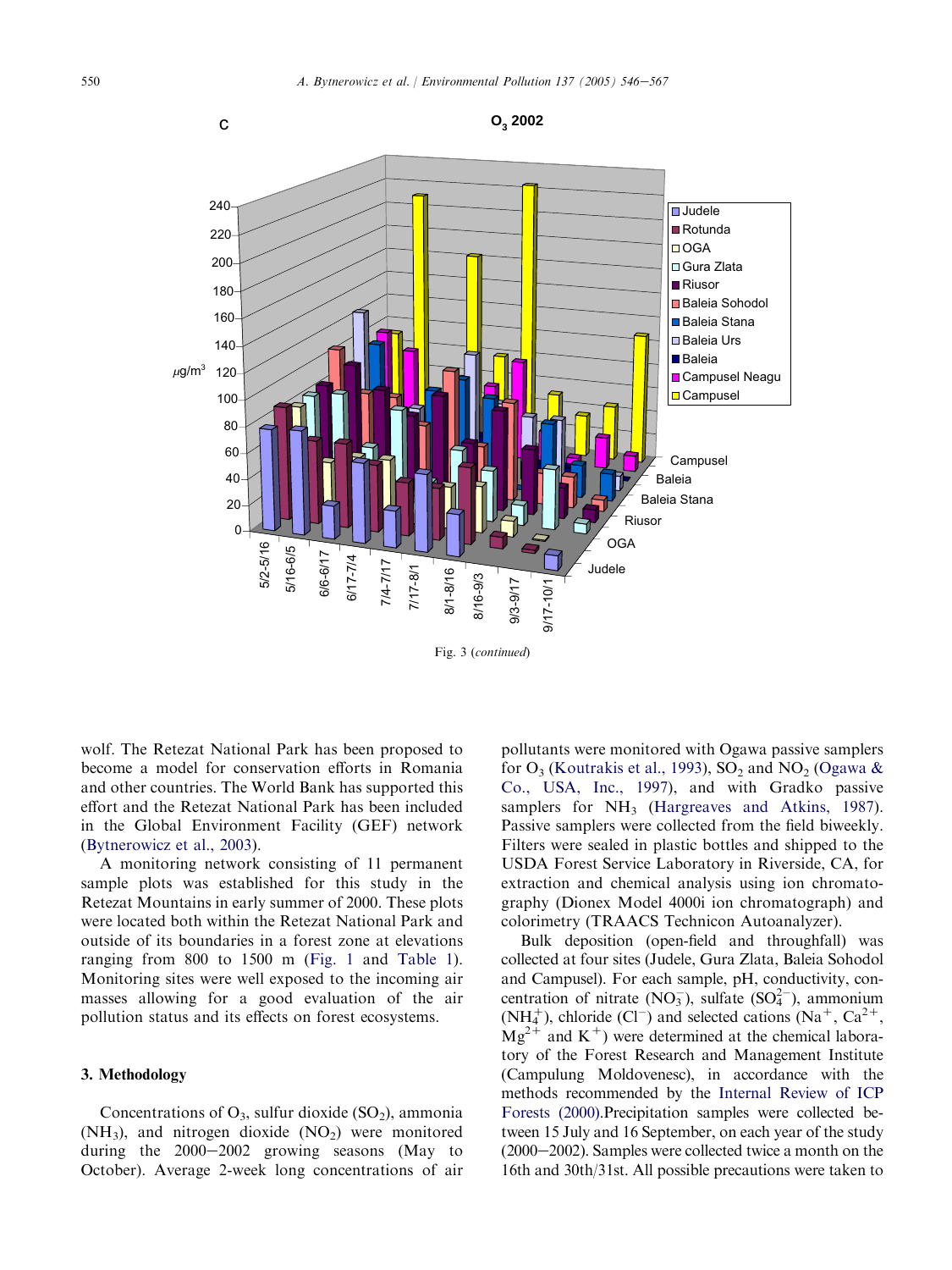<span id="page-5-0"></span>

Fig. 4. (a) Two-week averages of the ambient SO<sub>2</sub> concentrations in 2000. Two-way ANOVA (Tukey test) showed significant effects of location  $(p<0.001)$  and time ( $p<0.001$ ) on ozone concentrations. (b) Two-week averages of the ambient SO<sub>2</sub> concentrations in 2001. No analysis of variance was possible due to missing data. (c) Two-week averages of the ambient  $SO_2$  concentrations in 2002. No analysis of variance was possible due to missing data.

minimize chemical contamination of the samples, especially from the surfaces of the samplers that were in contact with rain samples. After each collection, all equipment was rinsed with distilled water. Volume of collected samples was measured using a 250 ml graduated cylinder with a precision of  $+2$  ml [\(Barbu et al., 2000, 2001](#page-20-0)).

For the estimation of the input of the mineral ions in open-field and under the canopy the following formula was used:

$$
Q_i = \sum_{j=1}^n \frac{P_j \cdot c_{ij}}{100}
$$

where  $Q_i$  is the input of ion i (kg ha<sup>-1</sup>) in j periods,  $P_j$  is the precipitation in the period j (L m<sup>-2</sup>), and  $c_{ij}$  is the concentration of ion *i* in the period *j* (mg  $L^{-1}$ ).

Soil samples were collected by genetic horizons in summer 2002 and analyzed at the Forest Research and Management Institute (Bucharest). Soil pH in water extracts was determined by the potentiometric method.

Soil fine particles were divided into the following textural classes: sand  $(2-0.02 \text{ mm})$ , silt  $(0.02-0.002 \text{ mm})$  and clay  $( $0.002 \text{ mm}$ ). The sand was fractional by dry$ sieving, while the clay and silt fractions were determined by the pipette method [\(Barbu et al., 2000, 2001\)](#page-20-0).

Foliage was collected for chemical foliar analysis for Norway spruce (Picea abies) needles from eight trees in three sites in March-April 2002 and for European beech (Fagus sylvatica) leaves from 18 trees in six research sites in August-September 2002. For each tree two branches were collected (with approx. 0.5 m length for spruce or about 30 leaves; approx. 50 g of dry substance, for beech). These branches were gathered for spruce from the upper third of the crown (the 7th verticillus and needle age of 1 and 2 years) and for beech from the upper part of the crown, from the middle and the upper part of the sprout. Concentration of sulfur (S) in needles and leaves was determined by digestion of samples in nitric acid  $(HNO_3)$  and perchloric acid (HClO4) mixture and subsequent titration with barium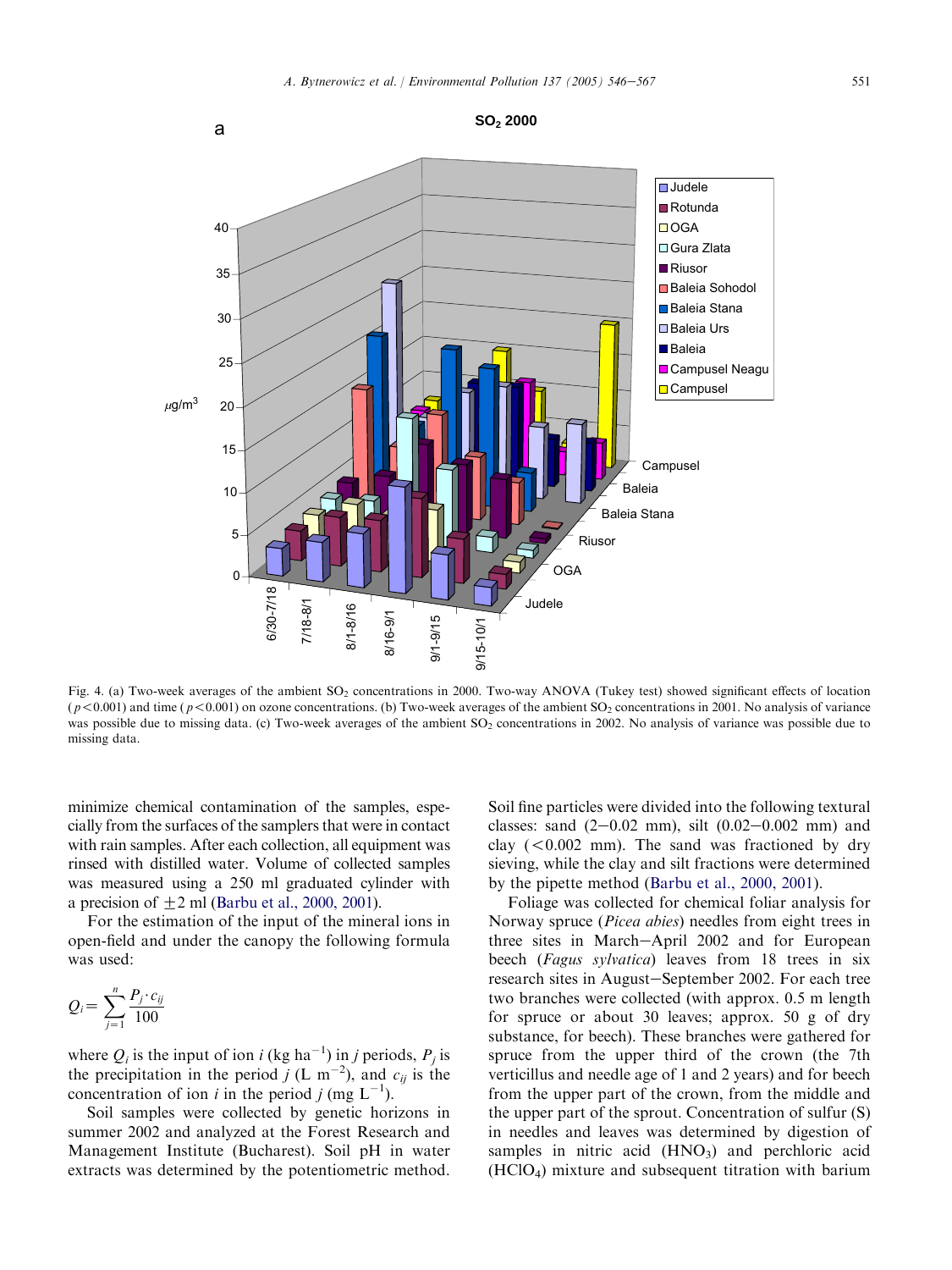

chloride (BaCl<sub>2</sub>). Content of nitrogen  $(N)$  was determined by digestion (concentrated  $H_2SO_4$  with  $K<sub>2</sub>SO<sub>4</sub>$  and Se as catalysts), and the Kjeldahl method (distillation of  $NH_3$  from the digested samples and titration of  $NH_4^+$  with  $H_3BO_3$ ). Phosphorus (P) was determined colorimetrically with molybdenum blue. Potassium (K) and calcium (Ca) were extracted by dry combustion (450 $\degree$ C) followed by HCl (0.5 N) treatment and determined by flame photometry (Spectrometer UNICAM AAS 939).

An area of 0.7 ha was selected for intensive forest ecosystem studies at each research site. Each of these plots [\(Fig. 2](#page-2-0)) contained five clustered  $500 \text{ m}^2$  area circular permanent sub-plots (PSP). Crown defoliation was assessed annually (July-August), in  $5\%$  increments at each study location ([Internal Review of ICP Forests,](#page-21-0) [2000\)](#page-21-0). Every year 1119 predominant, dominant and co-dominant (1, 2 and 3 Kraft classes) trees were assessed according to the EU-Scheme and ICP-Forests classification. Species composition of the understory vegetation was also described, using the Brown-Blanquet method. Biometric measurements of trees (species, diameter at breast height, tree height) were conducted. In addition, radial increment cores for the main species (spruce) were gathered with a Pressler borer from  $16-20$  selected trees located in the buffer zone of every PSP cluster ([Fig. 2](#page-2-0)). In mixed stands (spruce and beech),  $8-10$  cores for each main species were gathered. For all sites studied 105 cores for spruce and 70 for beech were collected. Annual growth rings were measured and radial increment variation charts were developed for the defoliation class groups  $(0-1, 1)$ crown defoliation  $\langle 25\% \rangle$ ; and  $2-3$ , crown defoliation over 25%), during the entire life of the selected trees.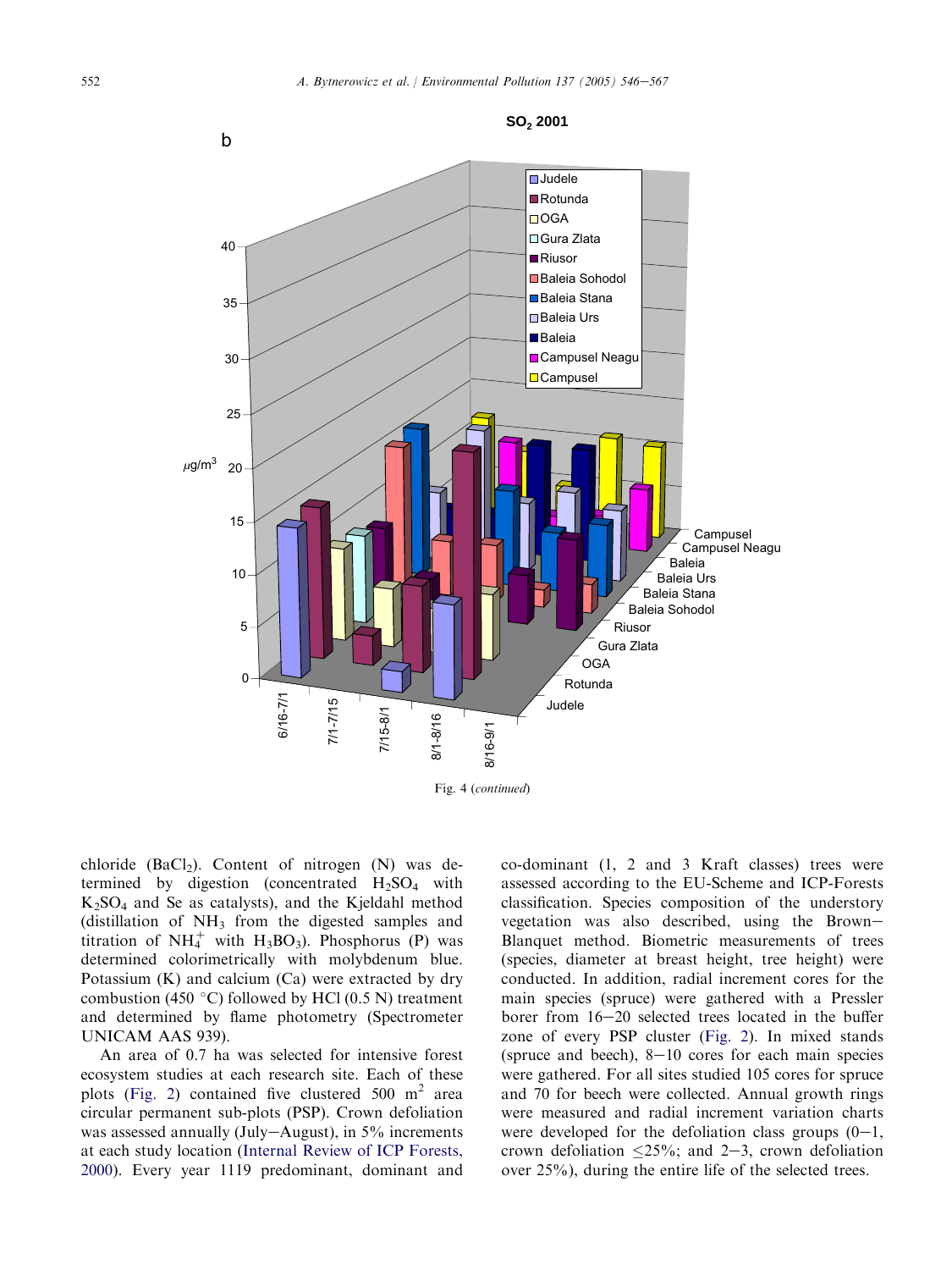

Fig. 4 (continued)

One- and two-way analysis of variance (ANOVA tests) were applied for statistical analysis of results (air chemistry, nutritional status, defoliation, annual radial growth). In several cases it was not possible to determine statistical significance for the above results due to missing data. Similarly, no statistical tests could be performed for precipitation chemistry and soil condition evaluation due to the small number of samples.

#### 4. Results and discussion

# 4.1. Air chemistry

#### 4.1.1. Two-week averages

Both spatial and temporal patterns of ambient  $O_3$ distribution for the  $2000-2001$  seasons were similar ([Fig. 3a](#page-3-0),b). In 2002, until mid-August the patterns of  $O_3$ distribution were similar to the 2000 and 2001 seasons, although some very high levels of  $O_3$  were monitored on three occasions at the Campusel site. After mid-August ambient levels of  $O_3$  dropped drastically ([Fig. 3](#page-3-0)c). Ranges of the 2-week long average  $O_3$  concentrations were similar for 2000 and 2001 (32–120  $\mu$ g/m<sup>3</sup> and 35– 142  $\mu$ g/m<sup>3</sup>, respectively), but not for 2002 (1-224  $\mu$ g/ m<sup>3</sup>). With the exception of the Campusel site, during the 2002 season the  $O_3$  concentrations determined were low and within ranges of values previously found in parts of the Romanian Carpathians and in the Sumava Mountains of the Czech Republic ([Bytnerowicz et al., 2004\)](#page-21-0). Such levels of  $O_3$  are not considered toxic to most forest trees (Skärby and Karlsson, 1996), although effects on sensitive vegetation species cannot be ruled out.

Average  $SO_2$  concentrations were quite variable in time and space without any clear patterns present (Fig.  $4a-c$ ). The concentration ranges were relatively low for 2000, 2001 and 2002 seasons  $(0.5-27 \text{ µg/m}^3)$ 2–16  $\mu$ g/m<sup>3</sup>, and 0–36  $\mu$ g/m<sup>3</sup>, respectively). Such values are within ranges typical for this part of Europe ([Kandler and Innes, 1995\)](#page-21-0) and are not considered phytotoxic [\(Legge et al., 1998\)](#page-21-0). The highest value for 2002 reflects one high reading for Campusel, with all other values for that year below 18  $\mu$ g/m<sup>3</sup>, similar to the values monitored the previous 2 years. Similarly,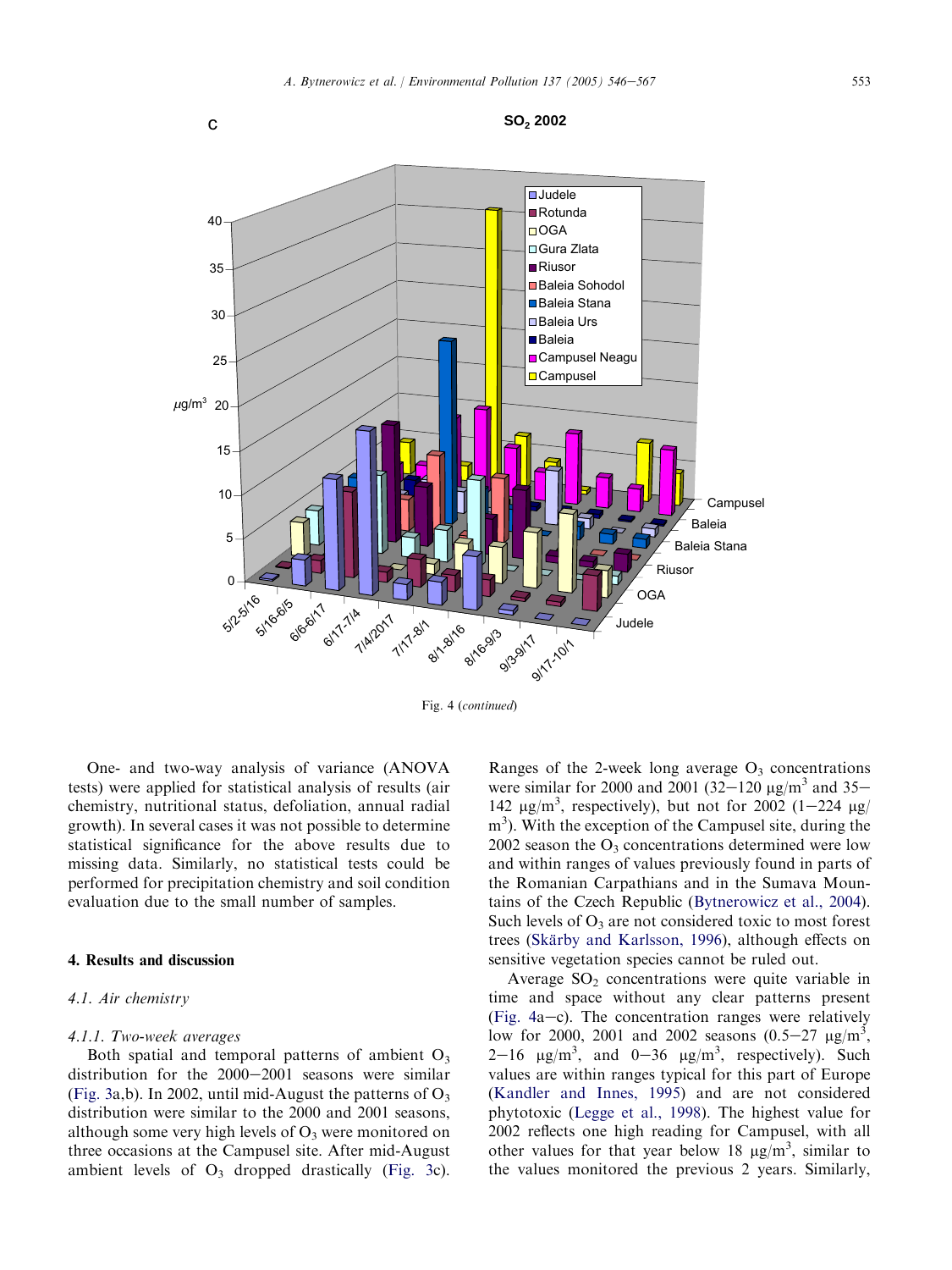the high value for 2000 reflects one high reading for Baleia Urs, with all other values for that year below 20  $\mu$ g/m<sup>3</sup>.

Average  $NH_3$  concentrations in 2000 were low and typical for remote locations (Fig. 5a). However, in 2001, and especially in 2002, highly elevated levels were occasionally monitored in some locations (Fig. 5b,c). The spikes in  $NH<sub>3</sub>$  concentrations were probably caused by some local emissions resulting from agricultural or forest operations (fires) or biological activity. Except for these rare spikes that reached over 110  $\mu$ g/  $m<sup>3</sup>$ , most (>90%) concentrations of NH<sub>3</sub> were below  $20 \mu g/m^3$ . Although the monitored concentrations were well below phytotoxic levels [\(Bytnerowicz et al., 1998\)](#page-21-0), they could contribute to elevated nitrogen deposition due to high deposition velocity of the pollutant ([Hanson and Lindberg, 1991; Gessler and Rennenberg,](#page-21-0) [1998\)](#page-21-0).

Concentrations of NO<sub>2</sub> in 2000 were low (below 5  $\mu$ g/ m<sup>3</sup>) in most of the locations, however, occasionally elevated levels (as high as 28  $\mu$ g/m<sup>3</sup>) occurred in some locations (Gura Zlata, Baleia Sohodol, and Campusel) ([Fig. 6](#page-11-0)a). In 2001, all locations were characterized by low levels (below 3  $\mu$ g/m<sup>3</sup>) of NO<sub>2</sub> [\(Fig. 6](#page-11-0)b). In 2002, increased levels of  $NO<sub>2</sub>$  were seen on several occasions in various locations ([Fig. 6](#page-11-0)c). Such increased levels of the pollutant could be caused by local emissions from agricultural or forestry operations (burning of biomass, use of motor vehicles or other machinery, etc.). In general, even the highest levels of the pollutant observed  $(30 \text{ }\mu\text{g/m}^3)$  were below toxicity levels of the pollutant ([Bytnerowicz et al., 1998\)](#page-21-0).



Fig. 5. (a) Two-week averages of the ambient  $NH<sub>3</sub>$  concentrations in 2000. No analysis of variance was possible due to missing data. (b) Two-week averages of the ambient  $NH_3$  concentrations in 2001. No analysis of variance was possible due to missing data. (c) Two-week averages of the ambient NH<sub>3</sub> concentrations in 2002. Two-way ANOVA (Tukey test) showed no significant effects of locations ( $p=0.651$ ) and time ( $p=0.328$ ) on NH<sub>3</sub> concentrations.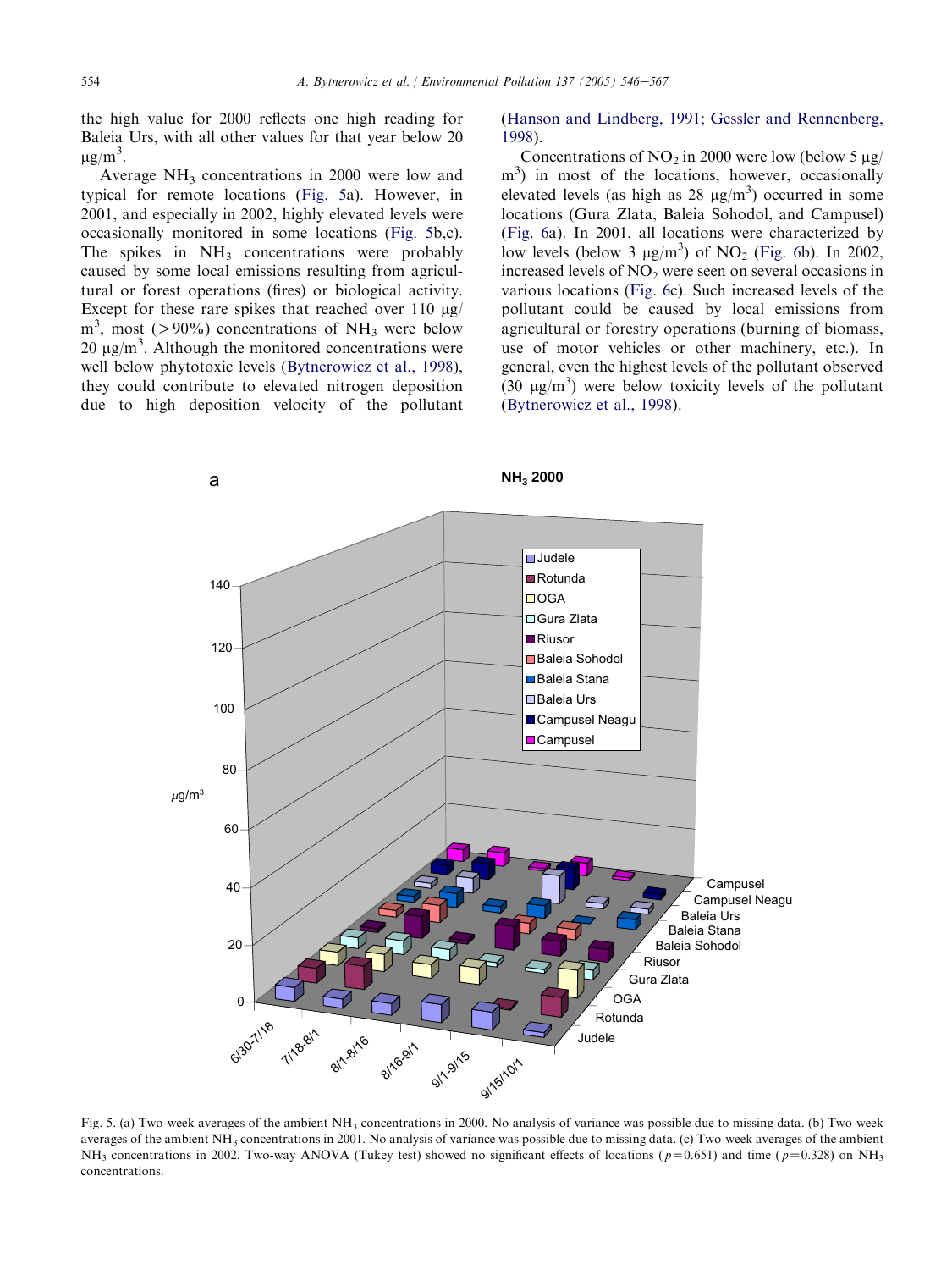

Fig. 5 (continued)

#### 4.1.2. Seasonal means

Seasonal means for all four monitored pollutants for years 2000, 2001 and 2002 are presented in [Fig. 7](#page-14-0)a–c, respectively. The 2000 and 2001  $O_3$  seasonal means were somewhat similar (ranges of  $52-106 \text{ µg/m}^3$  and  $51-96$  $\mu$ g/m<sup>3</sup>, respectively) with lowest concentrations at Judele, Rotunda, OGA and Gura Zlata compared to the other sites. In 2002, seasonal mean concentrations were much lower (range for all sites except Campusel,  $23-62 \text{ µg/m}^3$ ). It is interesting to note that the Baleia site experienced the highest levels in 2000 and 2001, but had the lowest seasonal mean in 2002. The recorded  $O_3$ values are in agreement with ranges of seasonal means previously measured for the Romanian Carpathians in 1997-1999, and with the Brdy and Sumava Mountains of the Czech Republic [\(Bytnerowicz et al., 2004\)](#page-21-0).

Seasonal  $SO<sub>2</sub>$  means for 2000 and 2001 seasons were similar  $(4-15 \text{ }\mu\text{g/m}^3 \text{ and } 5-15 \text{ }\mu\text{g/m}^3 \text{, respectively)}$ , while the 2002 values were much lower  $(1-4 \mu g/m^3)$ . No spatial patterns of  $SO_2$  distribution were established. The recorded low  $SO_2$  values are typical for the remote Central European locations [\(Kandler and Innes, 1995\)](#page-21-0).

In general, seasonal means of  $NH<sub>3</sub>$  concentrations were lower in 2000 than in 2001 and especially 2002. Nevertheless, these monitored concentrations were much higher than levels found in pristine locations of the Canadian Rocky Mountains [\(Legge and Krupa,](#page-21-0) [1989](#page-21-0)) and eastern Sierra Nevada, California ([Bytner](#page-21-0)[owicz and Fenn, 1996\)](#page-21-0) or mountain locations affected by photochemical smog in southern California ([Gros](#page-21-0)[jean and Bytnerowicz, 1993\)](#page-21-0).

Seasonal mean  $NO<sub>2</sub>$  concentrations during all 3 years of investigation were low ([Bytnerowicz et al., 1998](#page-21-0)). The monitored levels were similar to those found at the Brenna site of the Polish Silesian Beskid Mountains ([Bytnerowicz et al., 1999](#page-21-0)) and also at the Sequoia National Park, California, forest locations ([Bytnerowicz](#page-21-0) [et al., 2002\)](#page-21-0). These levels are much lower than those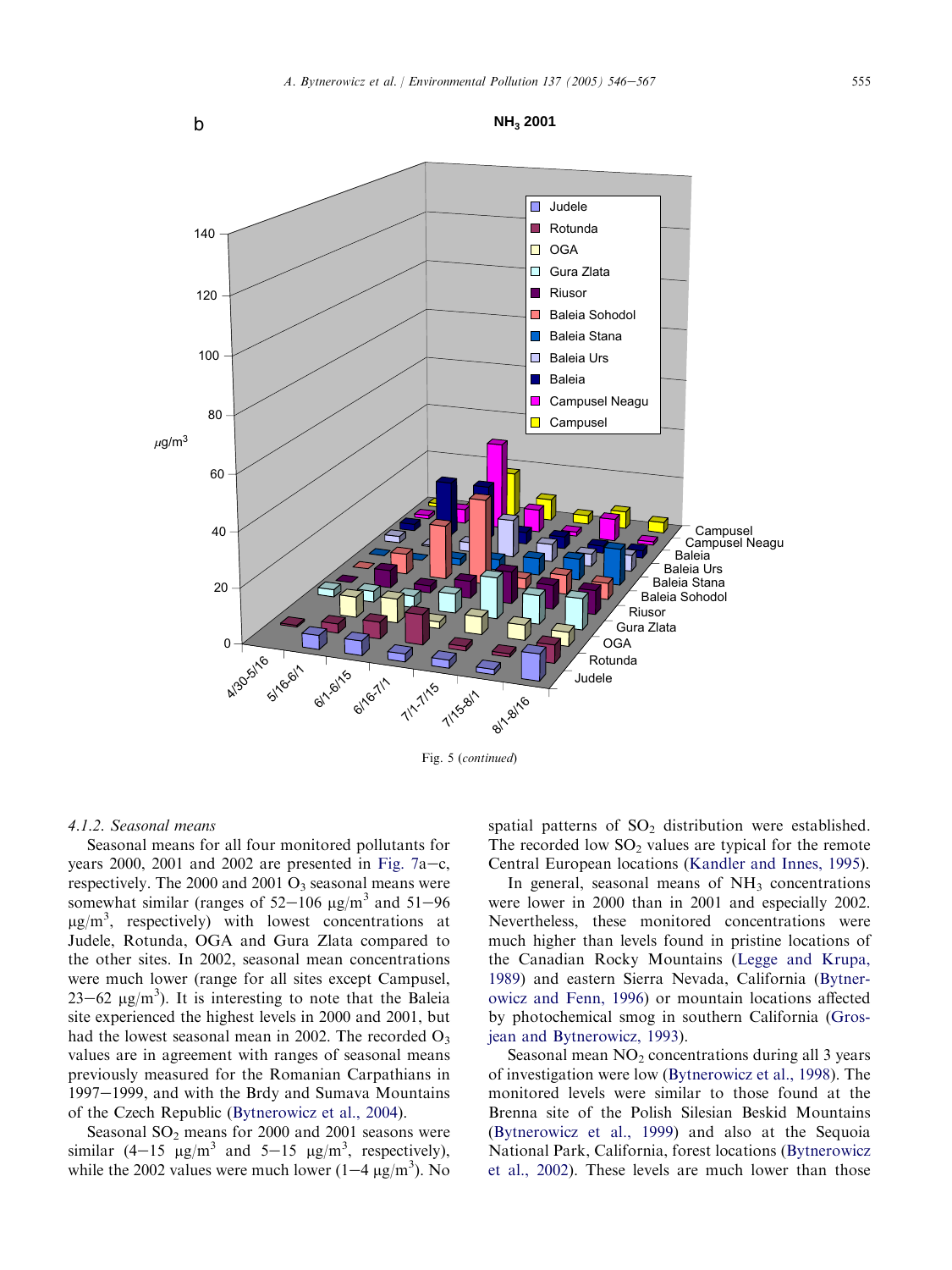

Fig. 5 (continued)

occurring near urban agglomerations ([Bytnerowicz](#page-21-0) [et al., 1998](#page-21-0)).

#### 4.2. Precipitation chemistry

Average precipitation quantities collected between July 15 and September 16 in  $2000-2002$  at the studied sites and the corresponding canopy interception are presented in [Table 2](#page-15-0). Mean interception in the canopy has different values depending on the density of the stand and the wind speed. The highest interception (29%) was recorded in the coniferous stand in Judele and the lowest (15%) in the beech mixed with other broadleaved species stand in Gura Zlata. Over the period  $2000-2002$ , the average frequencies of rainfall with  $pH < 5.0$  were higher in the open field  $(64-72%)$ than those registered under the canopy  $(39-67%)$  ([Figs.](#page-16-0) [8 and 9\)](#page-16-0). Altogether, in all sites the average frequencies of rain events with  $pH < 5.5$  were about 90%. Under the canopy, frequencies of throughfall with  $pH < 5.5$  were 37%. High frequencies of acid rain might have a negative effect on crown condition and health of trees. In addition, the high level of acid rain frequency affects the soil condition with subsequent negative influence on physiological processes of trees and forest stands ([Edzards et al., 1997](#page-21-0)). In comparison with the frequency of acid rain events in previous years in Romanian monitoring plots for atmospheric deposition [\(Barbu](#page-20-0) [et al., 2000, 2001](#page-20-0)) the frequency of acid rain events in the Retezat Mountains is about  $2-2.5$  higher. These results are preliminary and give only a preliminary indication of the variability of deposition in the Retezat Mountains.

Acidity of bulk precipitation was generally higher (lower pH values) than that of throughfall ([Tables 3 and](#page-16-0) [4,](#page-16-0) respectively). At the same time, concentrations of ions in bulk precipitation were lower than those in throughfall. Analyzing the data from [Tables 3 and 4,](#page-16-0) comparing concentrations of acidic (N, S) and alkaline (Ca, Mg) elements, as well as high values of water conductivity (salt accumulation, alkaline effect), it can be concluded that bulk precipitation in the Retezat Mountains was generally acidic. Therefore, rain precipitations could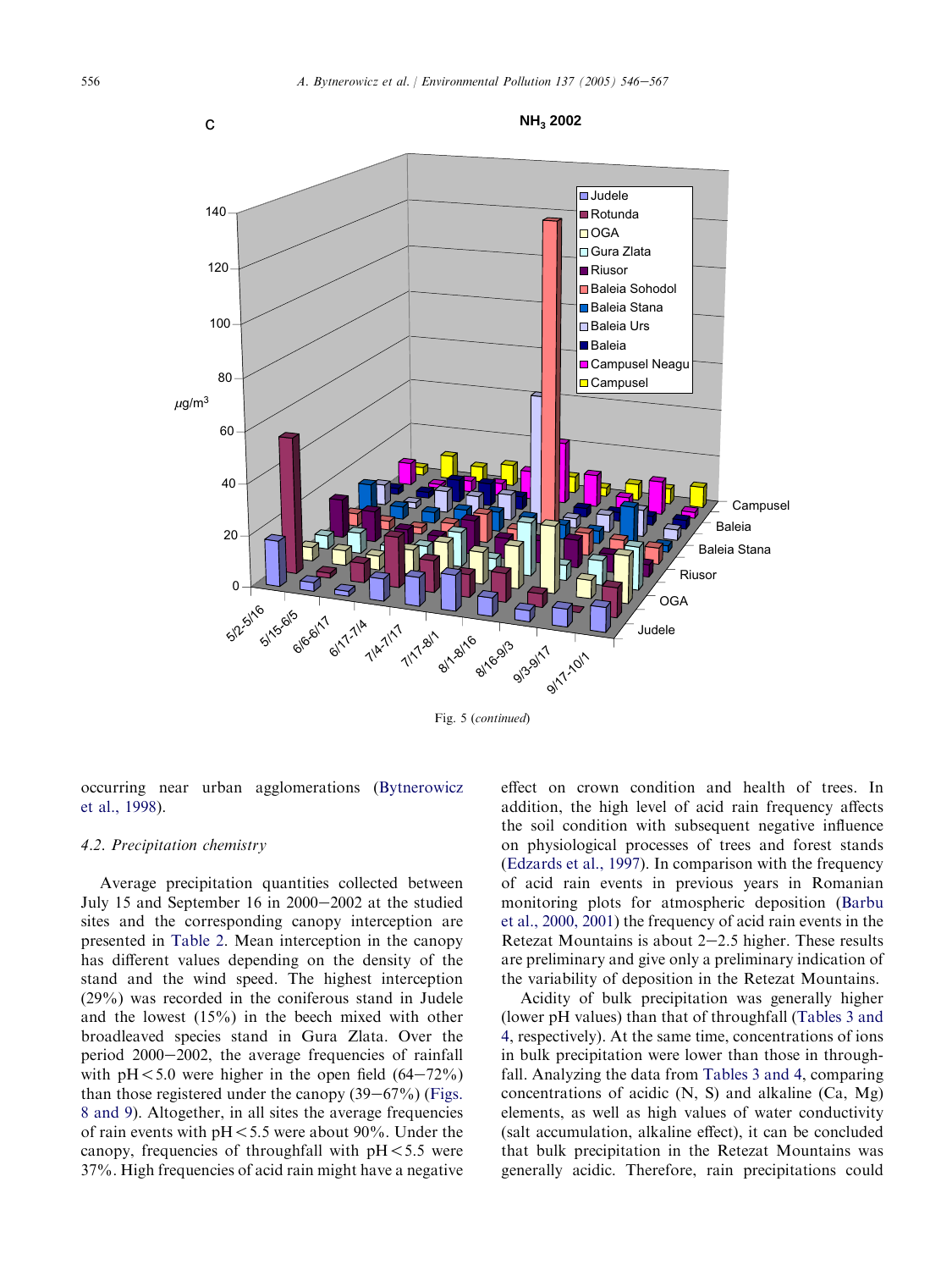<span id="page-11-0"></span>

Fig. 6. (a) Two-week averages of the ambient NO<sub>2</sub> concentrations in 2000. Two-way ANOVA (Tukey test) showed no significant effects of locations  $(p=0.634)$  and significant effect of time ( $p=0.004$ ) on NO<sub>2</sub> concentrations. (b) Two-week averages of the ambient NO<sub>2</sub> concentrations in 2001. Two-way ANOVA (Tukey test) showed no significant effects of locations ( $p=0.775$ ) and significant effects of time ( $p<0.001$ ) on NO<sub>2</sub> concentrations. (c) Two-week averages of the ambient  $NO<sub>2</sub>$  concentrations in 2002. No analysis of variance was possible due to missing data.

contribute to the continuous acidification processes of forest soil and negatively affect health of forest trees.

#### 4.3. Soil condition

Soils in Retezat Mountains can be included in the following types and sub-types: Dystrudepts (Rotunda, Balea Stana, Balea Urs, Campusel Neagu), Dystrudepts, transition to Humic Dystrudepts (Gura Zlata, Riusor), Humicryols (Baleia Sohodol and Campusel), Humicryols transition to Haplorthods (OGA) and Haplorthods transition to Haplochyods (Judele). The soils have developed on parent materials mainly of acid character, rarely intermediate (gneiss, siliceous schist) on hard terrain specific to the mountain area.

Organic horizon (O) was composed of three subhorizons the thickness of which depends on the intensity of the humification process. Therefore, the litter subhorizon (LO) has a thickness between 0.5 and 3.0 cm, fermentation sub-horizon (FO) between 0.5 and 3.0 cm and humus sub-horizon (HO) between 0.0 and 1.5 cm.

The rock content  $(25-60\%)$  on the soil profile was high, especially under the depth of  $25-30$  cm, and at depth of  $50-140$  cm the compact parental material of soils starts. The rock content and the compact parental material influenced both the edafic volume of soil (submedium  $(0.43 \text{ m}^3/\text{m}^2)$  to high  $(0.76 \text{ m}^3/\text{m}^2)$  and its physiological and morphological thickness.

Texture of soils was generally loamy-sandy, rarely sandy-loamy, loamy-loam-sandy and the soil structure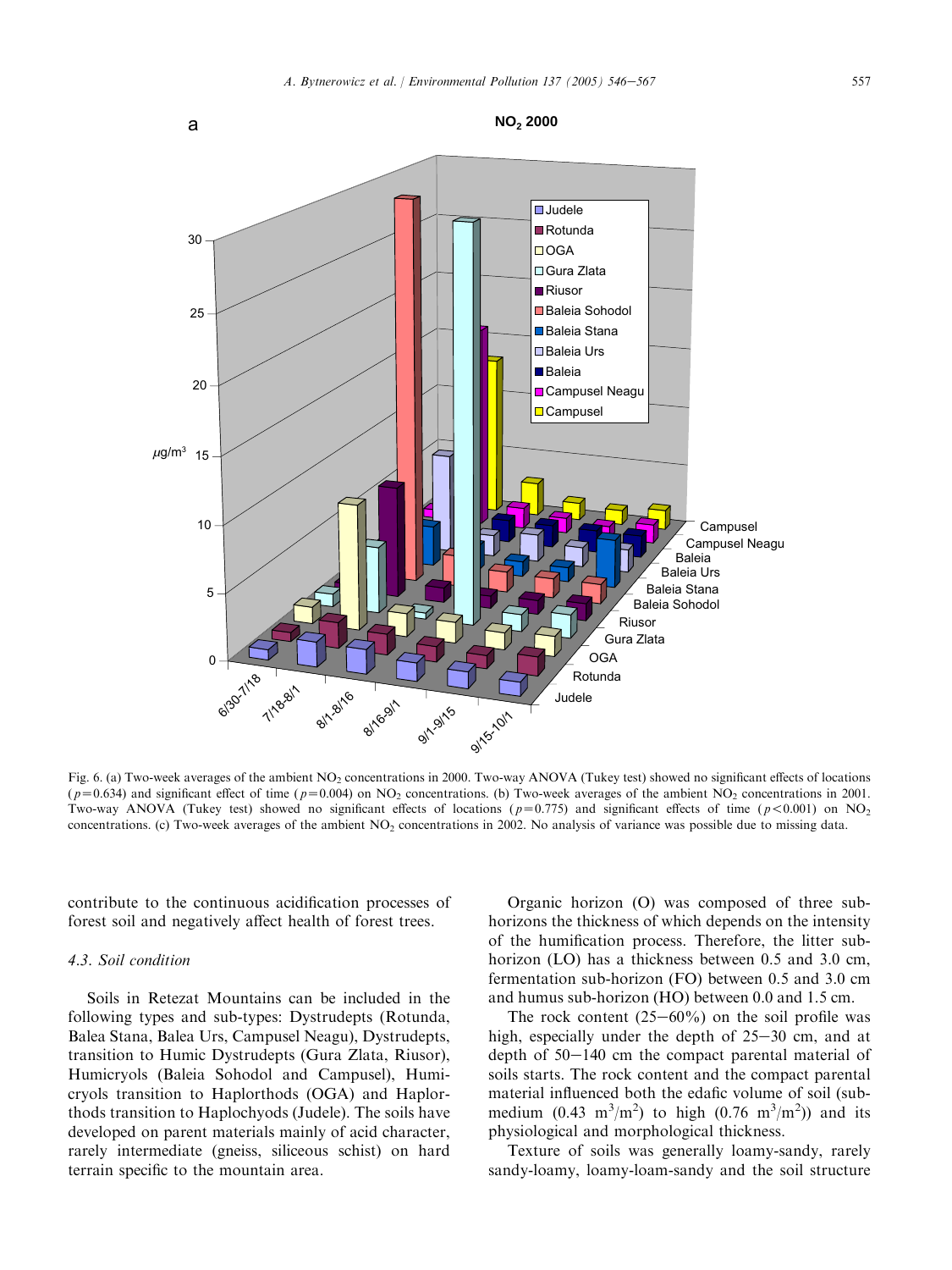

Fig. 6 (continued)

was polyhedron sub-angular small-very small (rarely medium), little or at most moderately developed. The Retezat soils were very acidic in upper  $(15-25 \text{ cm})$ horizons (pH  $3.4-4.2$ ) or even on the whole profile with pH 3.4-4.2 (OGA and Baleia Sohodol). An exception is the Baleia Urs location where pH values were between 5.1 and 5.2 (moderate acid soil) on almost the entire profile. Under the depth of  $15-25$ cm to parental material the soils were severely acidic (pH  $4.3-5.0$ ), except Baleia Urs (pH  $5.1-5.2$ ), Rotunda (pH  $5.2-5.4$ ) and Gura Zlata (pH  $5.2-$ 5.4). The very strong acidic characteristic in the upper horizons of the soils can be partially attributed to atmospheric deposition of S and N as  $SO_4^{2-}$ , NO<sub>3</sub> and  $NH_4^+$  in wet precipitation and dry deposition of  $SO_2$  and  $NO_2$ . Although acidity of soils is common for these types of geological material, it is possible that the long-term  $SO_2$  and  $NO_x$  deposition could further increase soil acidity in the Retezat Mountains.

Taking into account the granitic bedrock of the Retezat Mountains with low capacity for buffering the protons, the region is sensitive to any acidic input and soil acidification could occur in the future. Therefore, long-term monitoring of deposition and soil chemistry is necessary to provide documentation that this insidious process may actually be occurring.

The estimated levels of N and S inputs for the growing period were  $2-4$  kg/ha and for the entire year about  $4-6$ kg/ha. According to the European scale for the evaluation of the intensity of S-SO<sub>4</sub> and N-NO<sub>3</sub>+N-NH<sub>4</sub> deposition, these values express ''very low-low'' levels of deposition ([PCC West, 1994](#page-21-0)). These current levels of S and N deposition should not create acidification problems for the soil and trees ([Barbu, 1991\)](#page-20-0).

#### 4.4. Nutritional status of trees

Concentrations of N, Ca, K, P and S in beech foliage ([Fig. 10](#page-17-0)) were generally within the ranges considered as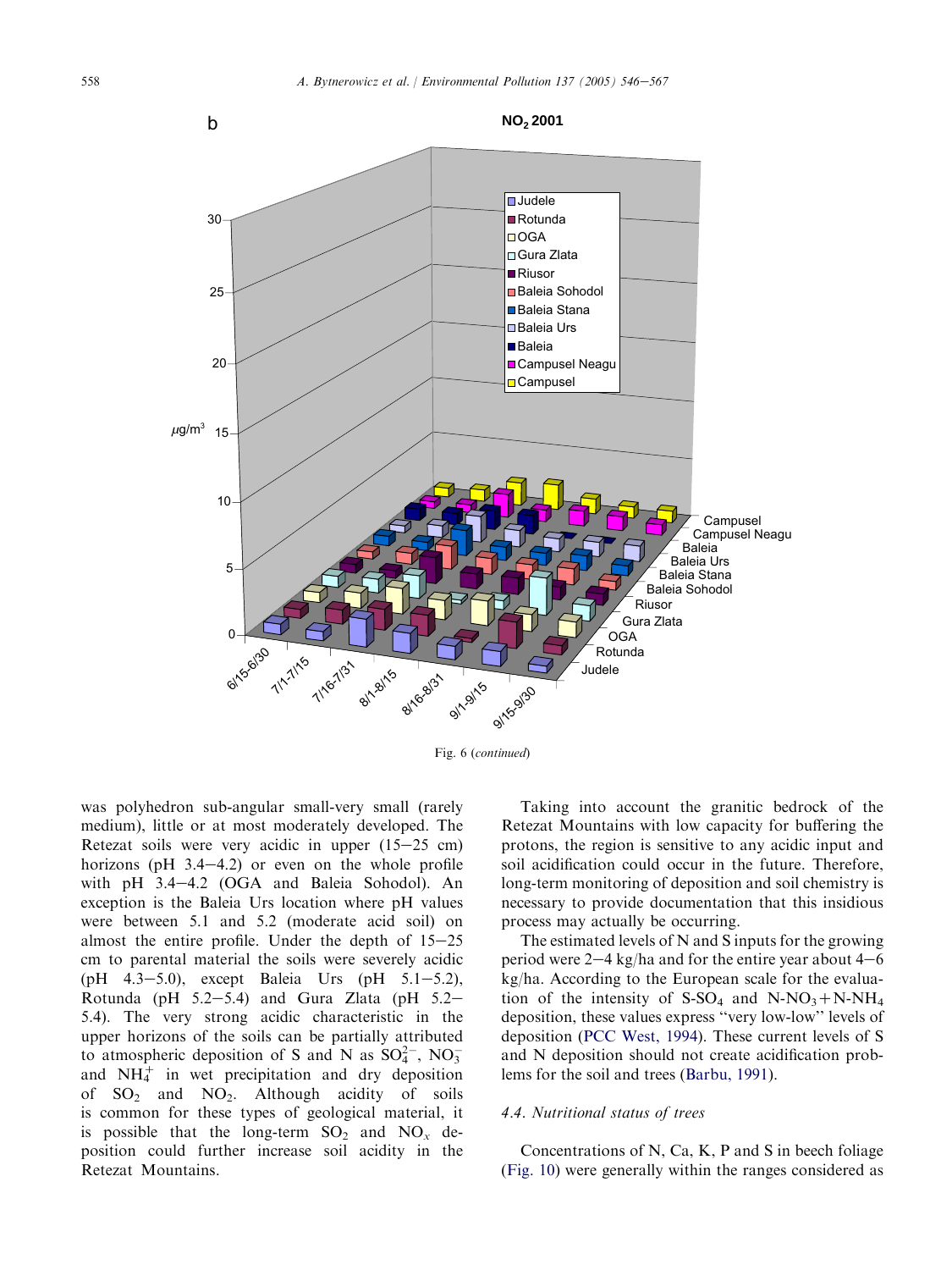

Fig. 6 (continued)

normal for broadleaf trees ([Kramer and Kozlowski,](#page-21-0) [1979; Mankovska, 1997\)](#page-21-0). In Baleia Stana, S concentrations were higher than in other sites, and at the levels considered high for this species ([Stefan et al., 1997\)](#page-21-0). In spruce foliage ([Fig. 11](#page-17-0)), concentrations of N, Ca, K and P were within normal physiological levels for that species while the S concentrations were low ([Stefan](#page-21-0) [et al., 1997\)](#page-21-0).

#### 4.5. Defoliation

Some significant differences in the occurrence of high levels of defoliation (Classes 2–4, defoliation  $>25\%$ ) were noticed between the individual study sites and as well between the years ([Fig. 12](#page-18-0)). Percentage of trees with defoliation  $>$  25% of all trees on all plots in 2000, 2001 and 2002 were 9.1%, 13.9%, and 16.1%, respectively. A possible increase of defoliation percentage of damaged trees (defoliation  $>25\%$ ) with time was seen both for spruce and beech, although the statistical significance of this apparent increase was not confirmed due to the very short period of time  $(2000-2002)$  when the assessment was made ([Fig. 13](#page-18-0)). The worsening of health status in 2001 and 2002 compared with 2000 for beech can be explained by an excessive drought that occurred throughout the entire Romanian Carpathian Mountains from autumn 2000 to summer 2002 and the high frequencies of highly acidic rainfalls. However, in general, condition of spruce and beech in the Retezat Mountains compared to their status in other European forests ([Lorenz et al., 2003\)](#page-21-0) was good. For the whole of Europe, the average percentage of trees with defoliation  $>$  25% ranged between 18% and 25.5% for beech and 32.8% and 34.1% for spruce for the same years ([Lorenz et al., 2003\)](#page-21-0).

There was no correlation between ambient  $O_3$ (described as mean seasonal concentrations for every site) and percent of trees with  $>25%$  defoliation ([Fig. 14](#page-18-0)). This was to be expected since the  $O_3$  concentrations at Retezat Mountains were low and below the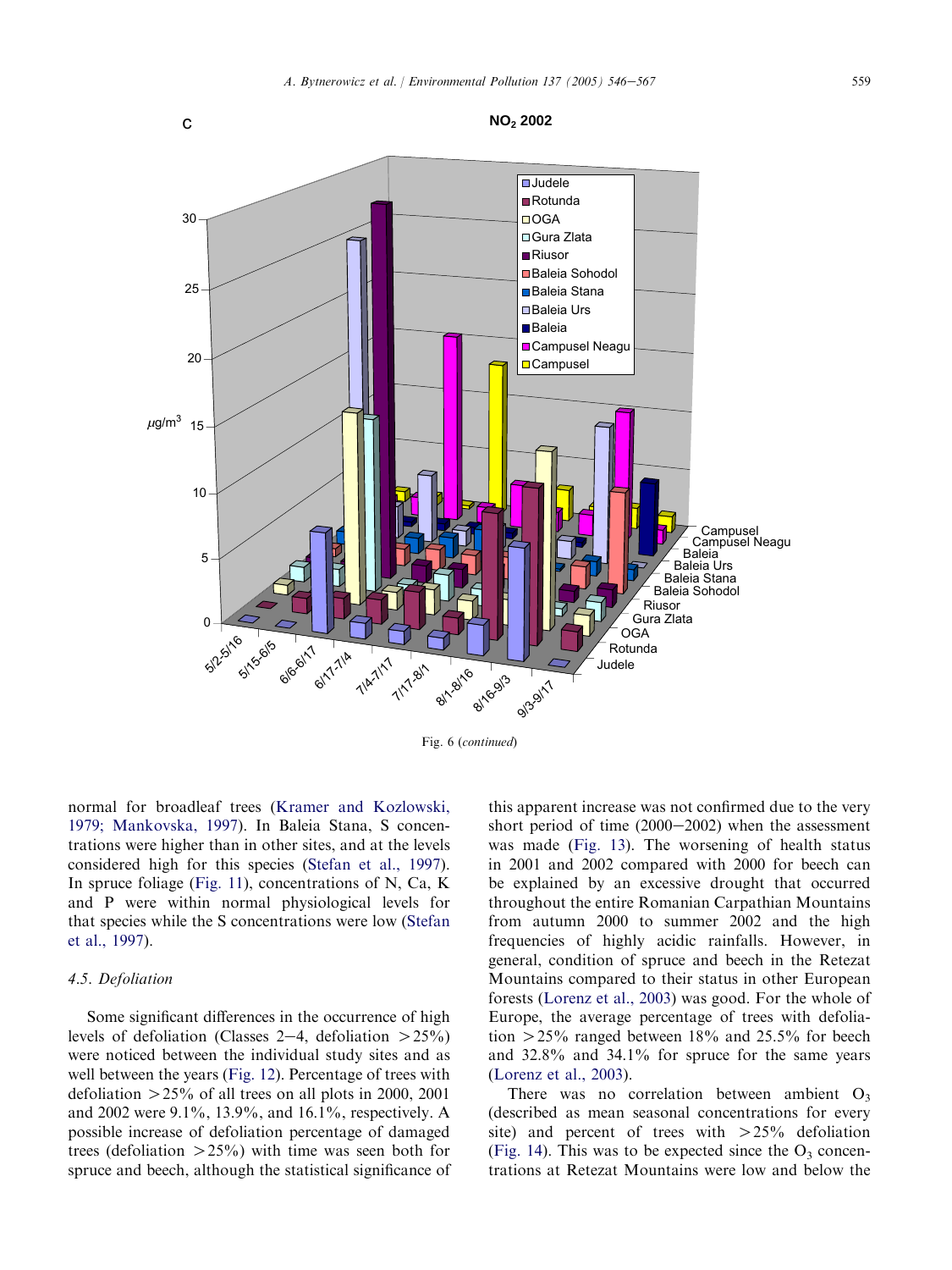<span id="page-14-0"></span>



Fig. 7. (a) Seasonal average concentrations of air pollutants in 2000. (b) Seasonal average concentrations of air pollutants in 2001. (c) Seasonal average concentrations of air pollutants in 2002.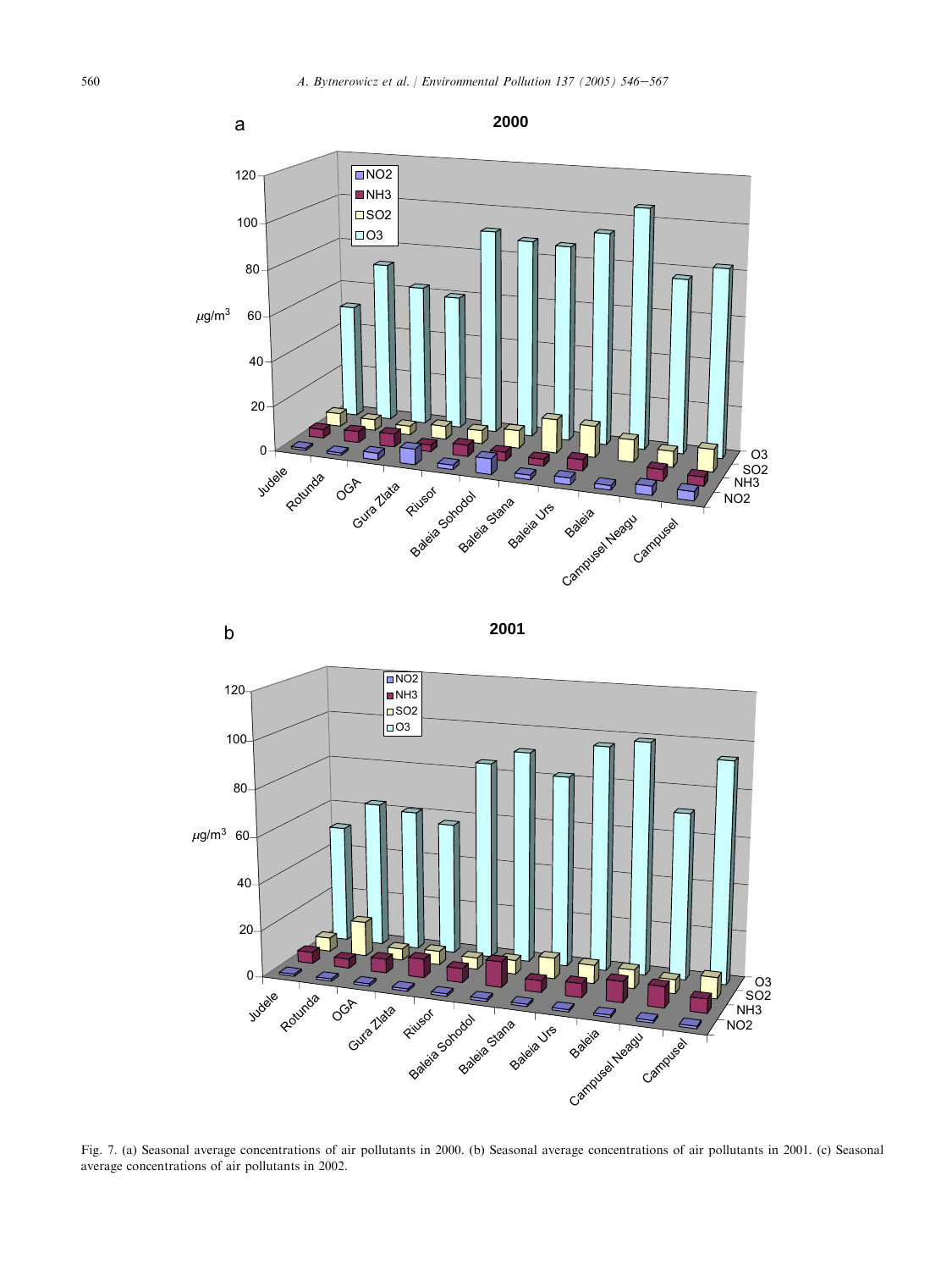<span id="page-15-0"></span>

Fig. 7 (continued)

levels considered to be toxic for spruce [\(Wieser and](#page-21-0) [Havranek, 1996](#page-21-0)) and beech (Skärby and Karlsson, [1996](#page-21-0)).

### 4.6. Biodiversity

A list for each species by layers (A, trees; B, shrubs; C, higher plants; D, mosses) has been established based on the biodiversity studies carried out in each site of the research network. The percentage coverage has been measured for each layer by using the Brown-Blanquet method. These data enabled identification of plant communities for each research site [\(Table 5\)](#page-19-0).

The studied stands varied starting from pure spruce or beech forests to mixed forests with spruce, fir, beech and other conifers and broadleaved species. The number of plant species was different from one stand type to another varying from 10 to 35. The beech and mixed forests were richer in species, both in number and in value (Hieracium, Calamagrostis). Similarly, diameter and height of trees in the studied stands varied according to the stand type and structure ([Table 6](#page-19-0)).

## 4.7. Radial increments

The average annual increment (the average width of the annual ring) was measured for defoliation classes  $0-1$  and  $2-3$  groups during the entire life of the selected trees. Results from the Riusor site for beech

Table 2

Average quantities of rainwater (mm) measured in open field, under the canopy and interception in the canopy for sites studied within 15 July-15 September over the period 2000–2002 (Retezat National Park, Romania)

| Site           | Average quantities of precipitation (mm) | Mean         |                      |  |
|----------------|------------------------------------------|--------------|----------------------|--|
|                | Open field                               | Under canopy | interception $(\% )$ |  |
| Judele         | 328                                      | 232          | 29                   |  |
| Gura Zlata     | 256                                      | 218          |                      |  |
| Baleia Sohodol | 314                                      | 262          |                      |  |
| Campuşel       | 220                                      | 164          | 25                   |  |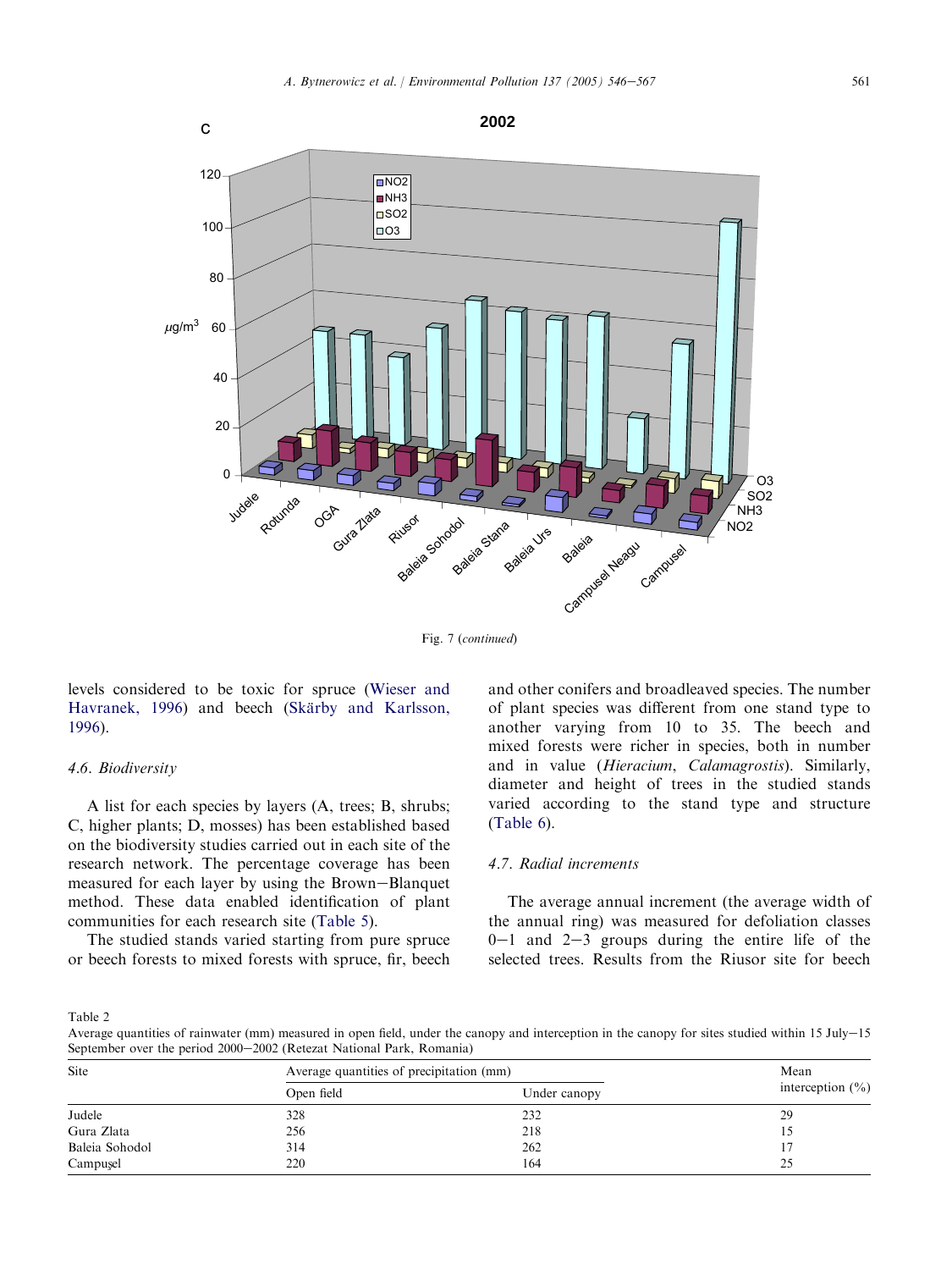<span id="page-16-0"></span>

#### **Precipitation acidity - open area**



Fig. 9. Occurrence of throughfall of various acidities during the 2000– 2002 summer seasons. No statistical tests could be performed due to the small number of samples.

Fig. 8. Occurrence of rain events of various acidities during the 2000– 2002 summer seasons. No statistical tests could be performed due to the small number of samples.

([Fig. 15a](#page-19-0)) and spruce ([Fig. 15b](#page-19-0)) were quite typical for most of the study sites showing significantly lower values for the damaged trees (classes  $2-3$ ) than for undamaged ones (classes  $0-1$ ). Average annual increments for beech ([Fig. 16](#page-20-0)) and spruce [\(Fig. 17](#page-20-0)) indicated a trend towards lower growth of damaged trees (classes  $2-3$ ) versus undamaged ones (classes  $0-$ 1) in all measured plots. This may be explained by the fact that environmental factors that promote better

growth of trees (such as availability of water and nutrients, good air quality, lack of pathogens and pests, etc.) also promote healthy trees with dense, healthy crowns ([Edzards et al., 1997](#page-21-0)). Taking into account the species, age, altitude and productivity, the evaluated trees should be considered as healthy and well growing when compared with similar stands from other regions in Romania [\(Badea and Tanase,](#page-20-0) [2003\)](#page-20-0).

Table 3

Average concentrations of ions in bulk precipitation samples collected during the period  $2000-2002$ 

| $\tilde{}$ |       |                             |                                             |        |                   |                    |              |        |              |              |
|------------|-------|-----------------------------|---------------------------------------------|--------|-------------------|--------------------|--------------|--------|--------------|--------------|
| Site       | pH    | Conductance<br>$(\mu S/cm)$ | $\mathrm{S}\text{-}\mathrm{SO}_4$<br>(mg/L) | (mg/L) | $N-NO3$<br>(mg/L) | $N-NH_4$<br>(mg/L) | Na<br>(mg/L) | (mg/L) | Mg<br>(mg/L) | Ca<br>(mg/L) |
| Judele     | 4.895 | 29.835                      | .428                                        | 0.595  | 0.091             | 0.469              | 0.282        | .028   | 0.075        | 0.539        |
| Gura Zlata | 4.624 | 41.508                      | .813                                        | 0.550  | 0.000             | 0.532              | 0.528        | 0.558  | 0.078        | 0.617        |
| Baleia     | 4.956 | 28.871                      | .876                                        | 0.649  | 0.052             | 0.417              | 0.420        | 0.400  | 0.248        | 1.234        |
| Campusel   | 4.845 | 33.324                      | .760                                        | 0.828  | 0.339             | 0.826              | 0.466        | 0.536  | 0.122        | 1.103        |

Table 4 Average concentrations of ions in throughfall samples collected during the period  $2000-2002$ 

| Site       | pΗ    | Conductance<br>$(\mu S/cm)$ | $S-SO4$<br>(mg/L) | Cì<br>(mg/L) | N-NO3<br>(mg/L) | N-NH <sub>4</sub><br>(mg/L) | Na<br>(mg/L) | K<br>(mg/L) | Mg<br>(mg/L) | Сa<br>(mg/L) |
|------------|-------|-----------------------------|-------------------|--------------|-----------------|-----------------------------|--------------|-------------|--------------|--------------|
| Judele     | 4.931 | 38.942                      | 2.256             | 1.103        | 0.083           | .284                        | 0.373        | 3.602       | 0.281        | 1.227        |
| Gura Zlata | 5.356 | 32.337                      | .847              | 0.688        | 0.111           | 0.536                       | 0.296        | 2.181       | 0.220        | 1.038        |
| Baleia     | 5.194 | 39.289                      | 2.179             | 0.886        | 0.198           | 1.170                       | 0.298        | 2.330       | 0.228        | 1.474        |
| Campusel   | 5.131 | 38.243                      | 2.312             | 0.828        | 0.163           | 0.971                       | 0.314        | 2.454       | 0.209        | 1.227        |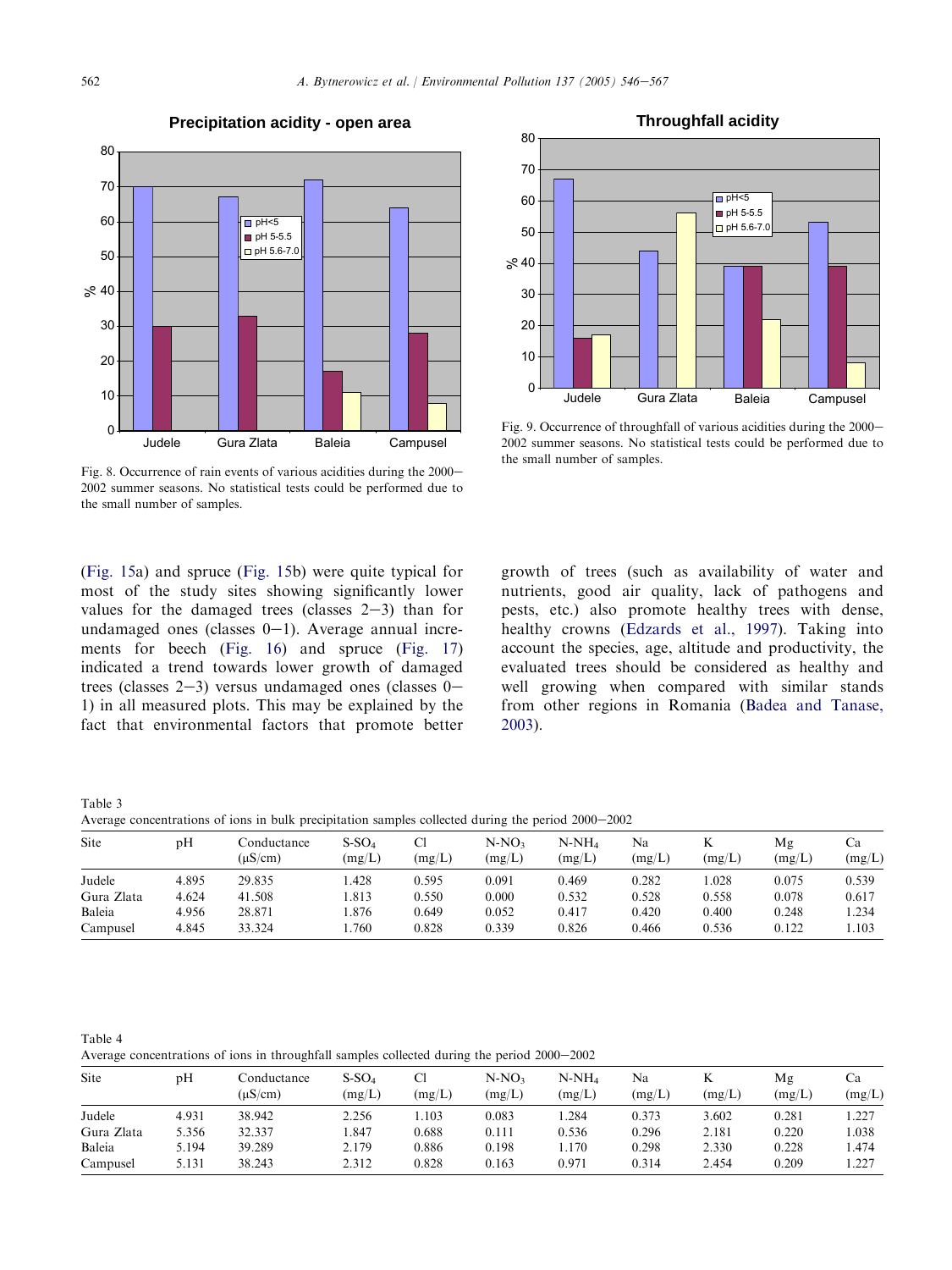**Fagus sylvatica**

<span id="page-17-0"></span>

Fig. 10. Concentration of major nutrients in foliage of Fagus sylvatica. Two-way ANOVA indicated no significant differences between the study sites for individual nutrients  $(F=1.04 < F<sub>5%</sub>=4.50)$ .



**Picea abies**

Fig. 11. Concentrations of major nutrients in foliage of Picea abies. Two-way ANOVA indicated no significant differences between the study sites for individual nutrients  $(F=10.25 < F<sub>5%</sub> = 19.42)$ .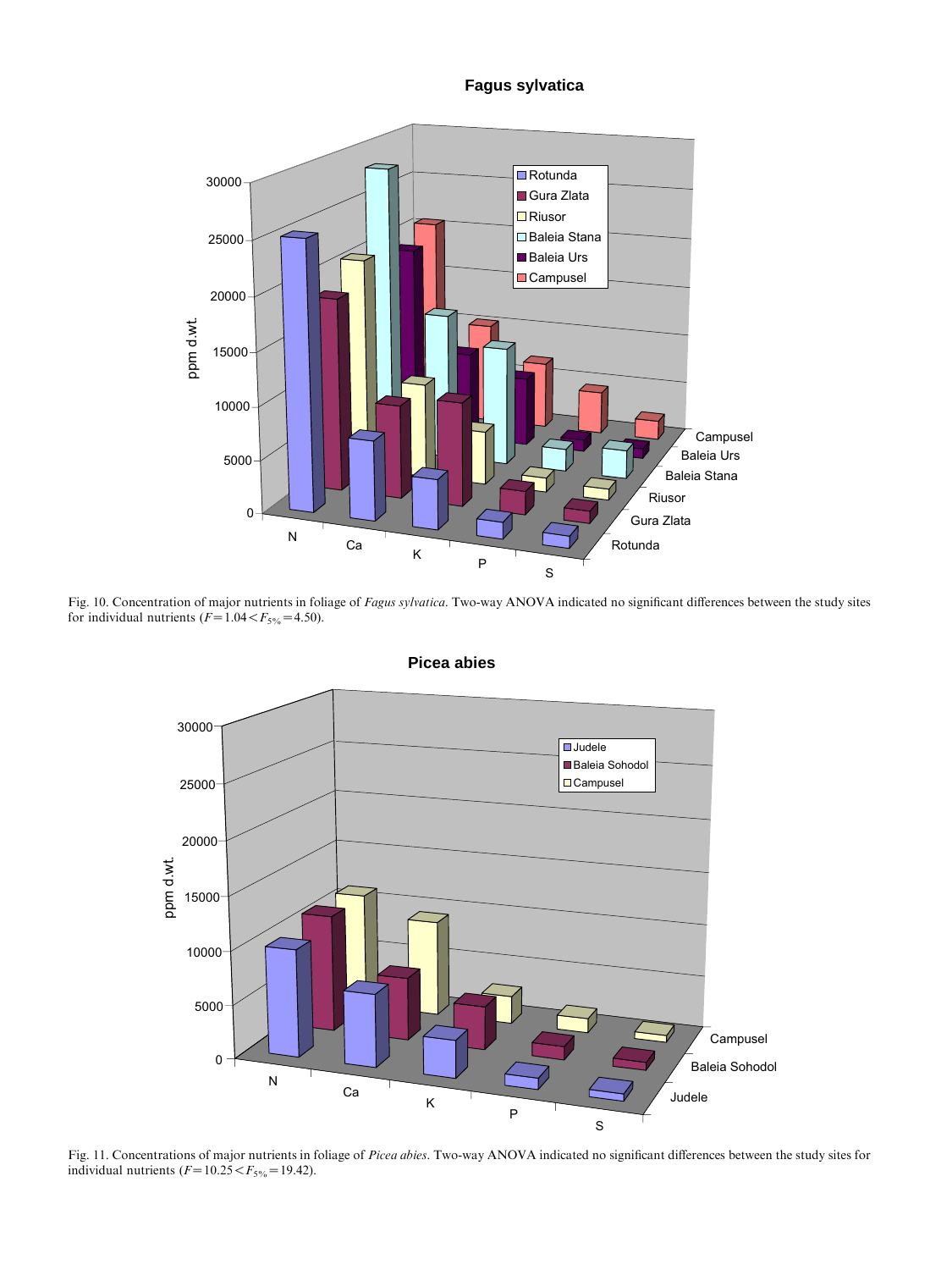<span id="page-18-0"></span>

**Defoliation (Classes 2 - 4) of all species**

Fig. 12. Percentage of tress with defoliation  $>25\%$  (classes 2-4) for all tree species in all study sites. Two-way ANOVA indicated no significant effects of year ( $F_1=0.97 < F_{5\%}=2.86$ ) and study site ( $F_2=5.03 < F_{5\%}=19.46$ ).



Fig. 13. Defoliation of Norway spruce (Picea abies) and European beech (Fagus sylvatica) as averages from all sites. No statistical tests could be performed due to the small number of samples.



Fig. 14. Relationship between ambient seasonal  $O_3$  concentrations and occurrence of defoliation  $>25\%$  (classes 2-4) for all tree species during the 2000–2002 period.  $R^2$  for linear relationship was 0.0524 indicating no significant effects of ambient ozone on defoliation.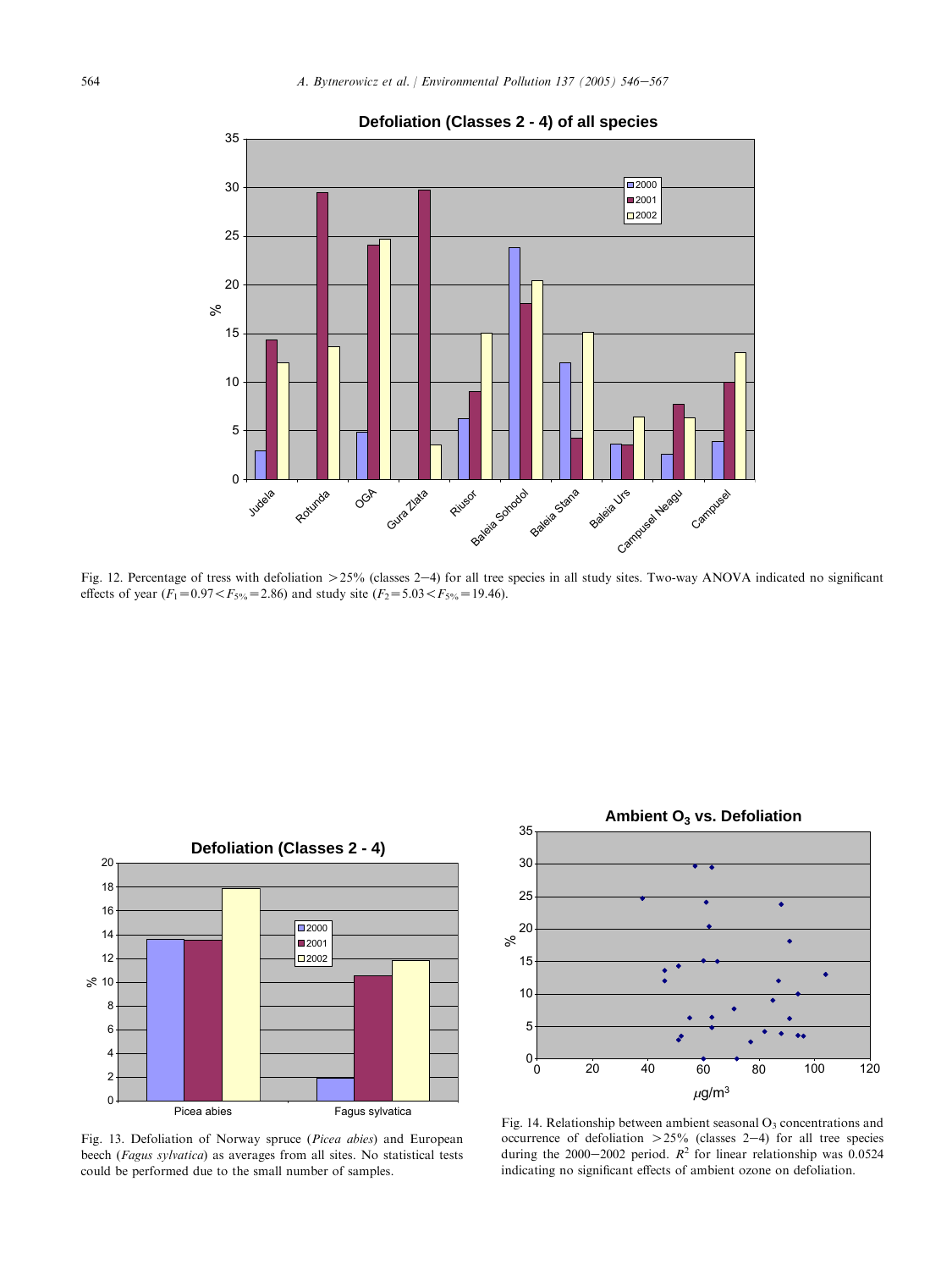<span id="page-19-0"></span>Table 5

Types of plant communities in research network in Retezat National Park

| Site           | Plant community                                                                      |
|----------------|--------------------------------------------------------------------------------------|
| Judele         | Hieracio (transsilvanico), Picetum Pawl.<br>Et Br. B1.39, em. Bohr 75, oxalidentosum |
| Rotunda        | Pulmonario (rubrae), Abieti, Fagetum Soó 64                                          |
| OGA            | Piceto fagetum abieti with Calamagrostis,<br>Luzula                                  |
| Gura Zlata     | <i>Luzulo fagetum</i> (Beldie 51) Mor. et al. 68                                     |
| Riusor         | Piceto fagetum carpaticum Klika 27 (Dacicum<br>Beldie 67, tip Luzula, Clamagrostis)  |
| Baleia Sohodol | Hieracio (transsilvanico), Picetum Pawl.<br>Et Br. B1.39, em. Bohr 75, oxalidentosum |
| Baleia Stana   | Phyllitidi, Fagetum Vida 1963 (Acereto,<br><i>Fraxinetum</i> Pauca 41)               |
| Baleia Urs     | <i>Luzulo fagetum</i> (Beldie 51) Mor. et al. 68<br>myrtilletosum Soó 62             |
| Campusel Neagu | Fagetum carpatica Klika 27, oxalidentosum<br>Vida 59                                 |
| Campusel       | <i>Luzulo fagetum</i> (Beldie 51) Mor. et al. 68<br>myrtilletosum Soó 62             |

Table 6 Variation of diameter at breast height (DBH) and height of trees depending on stands type

| Stand type           |         | Diameter at breast height (cm) | Height of trees (m) |                 |  |  |
|----------------------|---------|--------------------------------|---------------------|-----------------|--|--|
|                      | Average | Maximum                        |                     | Average Maximum |  |  |
| Spruce-stand $21-30$ |         | $57 - 86$                      | $17 - 25$ $21 - 34$ |                 |  |  |
| Beech-stand $22-27$  |         | $69 - 124$                     | $14 - 27$           | $18 - 39$       |  |  |
| Mixed-stand $16-40$  |         | $43 - 106$                     | $18 - 30$           | $24 - 40$       |  |  |

#### 5. Conclusions

- 1. In general, the Retezat Mountains experienced good air quality during the three years of this study.
- 2. Ambient  $O_3$  showed consistent spatial and temporal characteristics: (a) the western portion of the mountains experienced the lowest levels; (b) in 2000 and 2001 concentrations were similar throughout the season, while in 2002 concentrations after mid-August were very low; (c) seasonal average  $O_3$ concentrations in 2002 were much lower than in 2000 and 2001 seasons. Ambient  $O_3$  was not related to the crown condition of European beech and Norway spruce.
- 3. Wet precipitation, throughfall and soil solutions were highly acidic in most of the studies sites.
- 4. Crown defoliation was generally low compared with other European forest locations, however, deterioration of crown condition in time was



Fig. 15. (a) Annual radial growth of European beech for all trees selected by defoliation group classes  $0-1$  and  $2-3$  at the Riusor site. One-way ANOVA showed that growth for trees in  $0-1$  defoliation classes was significantly different from growth of trees in defoliation classes 2-3 ( $p=5\%$ ,  $F_1=22.18>F_{5\%}=4.00$ ). Values of standard deviation for average width of annual rings were  $SD_{0-1}=0.34$  and  $SD_{2-3}=0.49$  mm. (b) Annual radial growth of Norway spruce for all trees selected on defoliation group classes  $0-1$  and  $2-3$  at the Riusor site. One-way ANOVA showed that growth for trees in  $0-1$ defoliation classes was significantly different from growth of trees in defoliation classes 2-3 ( $p=5\%$ ,  $F_1=4.43>F_{5\%}=4.00$ ). Values of standard deviation for average width of annual rings were  $SD_{0-1} = 1.14$  and  $SD_{2-3} = 1.17$  mm.

observed. This was probably caused by drought and highly acidic precipitation.

5. Trees with higher defoliation grew less as indicated by annual growth increments.

#### Acknowledgements

The USDA Forest Service International Programs sponsored the study. The authors thank Diane Alexander and Antonio Davila for chemical analysis of air pollution passive samplers.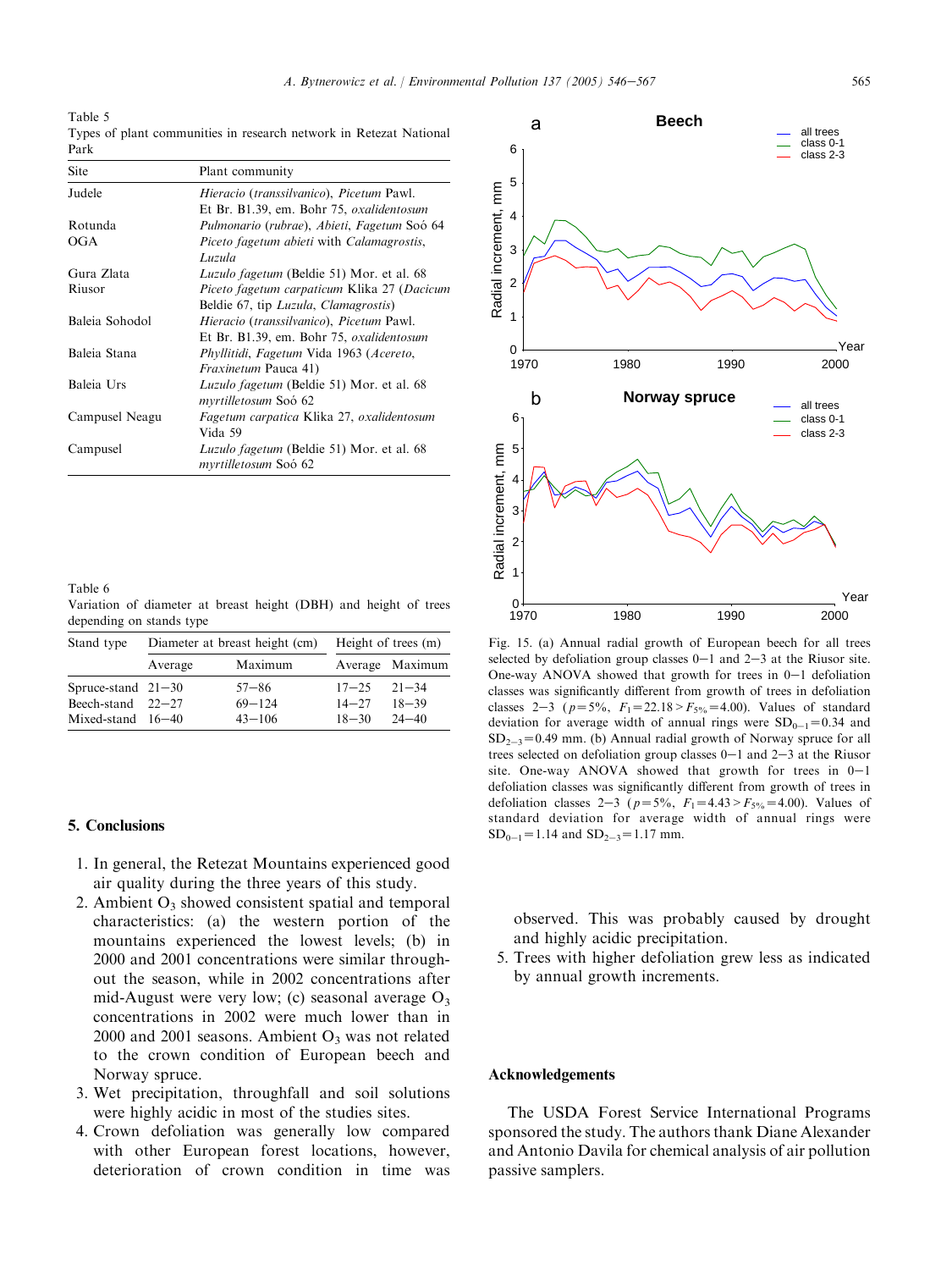<span id="page-20-0"></span>

Fig. 16. Average annual radial growth of European beech by defoliation classes  $(0-1$  and  $2-3)$  in individual study sites. Two-way ANOVA showed that average values of annual growth were not significantly different between defoliation group classes 0–1 and 2–3 ( $F=2.74 < F<sub>5%</sub>=243$ ) and significantly different among study sites  $(F=6.02 > F<sub>5%</sub>=4.70)$ .



Fig. 17. Average annual radial growth of Norway spruce for defoliation group classes  $(0-1$  and  $2-3)$  in individual study sites. Two-way ANOVA showed that average values of annual radius growth were not significantly different between defoliation group classes  $0-1$  and  $2-3$  $(F=2.44 < F<sub>5%</sub> = 245)$  and significantly different among study sites  $(F=11.37 > F<sub>5%</sub> = 3.56)$ .

#### References

- Badea, O., Tanase, M., 2003. Study on growth of trees and stands in intensive monitoring system of forest ecosystems. Studiul Cresterii Arborilor Si Arboretelor in Sistemul De Supraveghere Intensiva a Ecosistemelor Forestiere. ICAS, Bucuresti.
- Barbu, I., 1991. The decline of silver fir. A symptom of environment change. Editura Ceres, Bucuresti, pp 278 (in Romanian).
- Barbu, I., Iacoban, C., Popa, I., 2000. Monitoringul intensiv al depunerilor atmosferice in perioada anilor 1997-1998 in 7 ecosisteme forestiere din Romania (Intensive monitoring of atmospheric deposition in the  $1997-1998$  period in 7 forest ecosystems in Romania). Revista Padurilor 115 (4), 16-20.